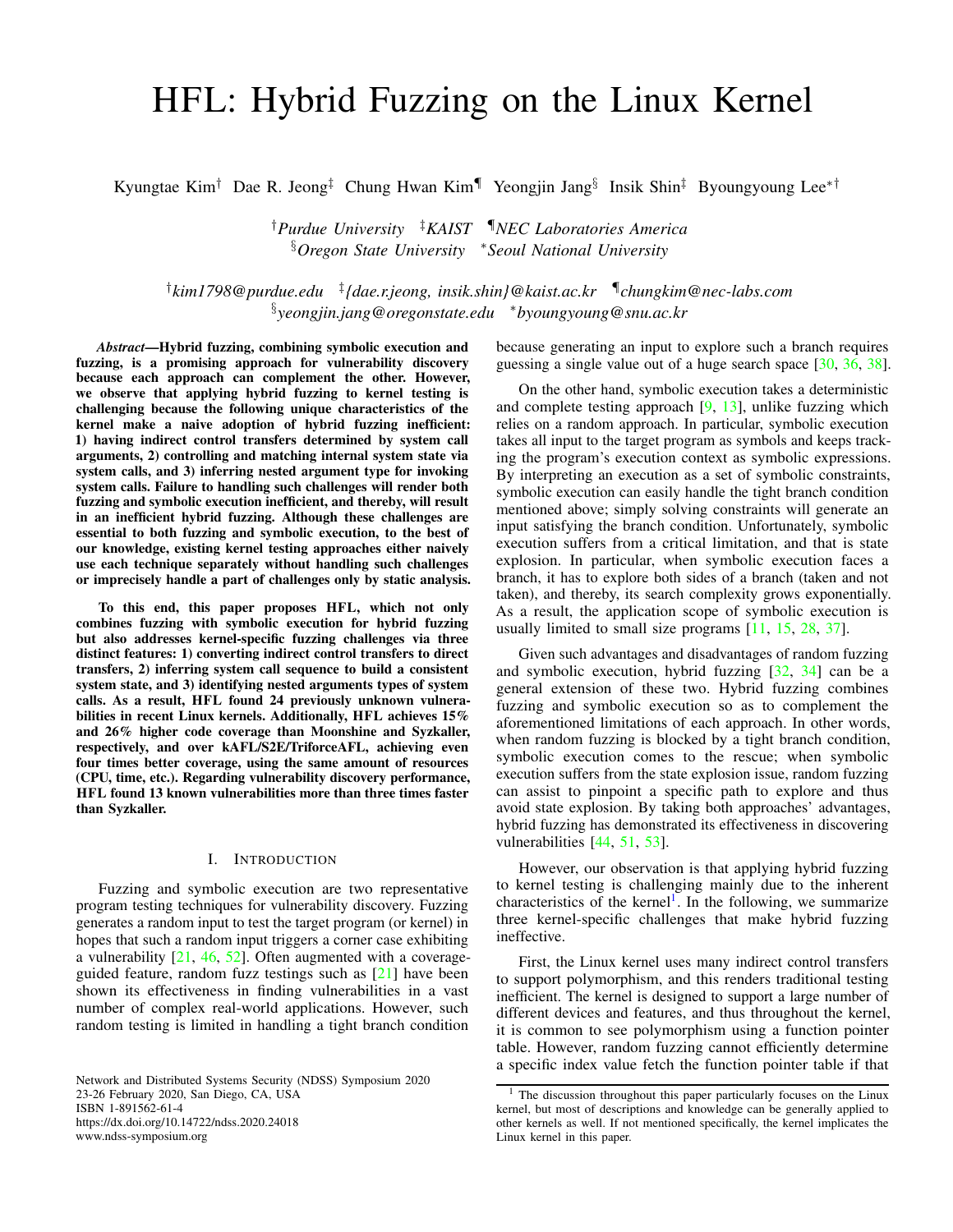index comes from an input. Additionally, symbolic execution can neither easily handle such a case because indexing a table with symbols results in symbolic dereference and it requires the exploration of the entire value space by the symbols.

Second, it is difficult to infer the right sequence (and de-pendency) of syscalls<sup>[2](#page-1-0)</sup> so as to build the system states required for triggering a vulnerability. Unlike userland programs, the kernel maintains its internal system states during its lifetime and the same syscalls may perform differently depending on its invocation context. Therefore, if fuzzing invokes a syscall without setting up the right pre-context of system states (which should have been performed through syscalls as well), the syscall would be early rejected by the kernel, hindering the deep exploration of the kernel code. Symbolic execution does not handle this issue either since the kernel has many data variables to maintain such system states and they may cause state explosion issues.

Third, nested structures in syscall arguments make interface templating difficult. Certain syscalls take a large size of the input from the user space and they use a nested structure in their arguments  $-$  i.e., a field member in one structure points to another structure. From the perspective of random fuzzing, such a nested structure is difficult to construct as it has to correctly guess the internal semantics imposed in the nested structure (i.e., a pointer pointing to another or a length field indicating the size of the buffer).

These challenges make hybrid fuzzing difficult, and to the best of our knowledge, existing kernel testing approaches [\[26,](#page-14-6) [35,](#page-15-11) [40,](#page-15-12) [43,](#page-15-13) [49\]](#page-15-14) either naively use each technique separately by not handling such challenges or imprecisely handle a part of challenges only by static analysis [\[16,](#page-14-7) [24,](#page-14-8) [33\]](#page-15-15).

To resolve this, this paper proposes HFL, which takes a hybrid fuzzing approach to test the Linux kernel. In particular, it addresses the aforementioned kernel-specific challenges for efficient hybrid fuzzing: 1) HFL converts indirect controlflows to direct ones, through translating the original kernel at the compilation time; 2) HFL reconstructs system states by inferring the right calling sequence. Specifically, to reduce the scope of symbolic variables, HFL performs static pointsto analysis beforehand such that it can selectively symbolize data variables involved in system states; and 3) HFL retrieves nested syscall arguments at runtime by exploiting the domain knowledge on how the kernel handles the arguments.

We implemented HFL based on well-known kernel fuzzer Syzkaller and symbolic executor S2E. Then we evaluated various aspects of HFL in finding vulnerabilities of the Linux kernel. First, with regards to vulnerability finding capability, HFL discovered *24 previously unknown vulnerabilities*, 17 of which are accordingly confirmed by the Linux kernel community. In order to compare HFL with state-of-the-art kernel fuzzers, we also performed a detailed evaluation as follows. In terms of code coverage, HFL performs better than Moonshine and Syzkaller, overall 15% and 26%, respectively. Compared to kAFL, TriforceAFL and S2E, we observed that the coverage improvement of HFL is more than 4 times. To compare the vulnerability finding capability, we tested how long it takes to uncover known 13 crashes in the Linux kernel. Our results showed that HFL found all those vulnerabilities, at least three times faster than Syzkaller. Moreover, each feature of HFL, addressing the challenge stemming from the kernel's unique characteristics, also showed substantial improvements.

The key contributions of our paper can be summarized as follows.

- The First Hybrid Kernel Fuzzer. We propose a hybrid kernel fuzzing, HFL, leveraging the benefits from both random fuzz and symbolic testing techniques.
- Handling Kernel-specific Challenges. We identify three key kernel-specific challenges in applying hybrid fuzzing, and design HFL to resolve such challenges. In particular, we convert indirect control-flows to direct ones, making hybrid fuzzing more effective. We also keep the consistency of the kernel's internal states through inferring syscall sequence during the process of HFL. Further, we effectively reason about interfaces of syscall arguments, which are often in the form of complex and multi-layered structures.
- Experimental Results in Bug Discovery and Code Coverage. In our evaluation, HFL found 24 previously unknown vulnerabilities in recent Linux kernels. Additionally, HFL achieves around 15% and 26% higher code coverage over Moonshine and Syzkaller, and over kAFL/S2E/TriforceAFL, it achieves even four times better coverage using the same amount of resource (CPU, time, etc.). In terms of vulnerability discovery performance, HFL found the known 13 vulnerabilities over three times faster than Syzkaller.

## II. BACKGROUND

To overcome the limitations of random testing, a number of recent studies [\[32,](#page-15-6) [34,](#page-15-7) [44,](#page-15-8) [51,](#page-15-9) [53\]](#page-15-10) have been applying symbolic execution to complement fuzzing. Composing such a hybrid is popular based on the fact that traditional fuzzing and symbolic execution have a negative correlation as we describe in the following.

Traditional Fuzzing. *Traditional Fuzzing* generally refers to a technique that generates random input to test the target program. Because this random testing is performant and scalable, it can quickly test a vast number of real-world applications. In particular, representative fuzzers such as AFL [\[52\]](#page-15-1), ClusterFuzz  $[21]$ , and Syzkaller  $[46]$ , have shown remarkable results discovering many software vulnerabilities. However, such random fuzzing techniques are often stuck due to the inherent limitation; testing with randomly generated input cannot explore program paths beyond a tight branch condition, *e.g.*, if (i == 0xdeadbeef), as it requires to guess a single value out of a huge  $(2^{32})$  space. This limitation can easily be overcome by symbolic execution as we describe next.

Symbolic Execution. *Symbolic Execution* is a program testing technique that can generate an input that drives the target program's execution to a certain program path. To do this, symbolic execution takes all input to the target program as symbols and keeps tracking the program's runtime context as symbolic expressions. For instance, when a symbolic execution meets a conditional branch, it will keep track of branch conditions as path constraints with respect to symbols. When

<span id="page-1-0"></span><sup>&</sup>lt;sup>2</sup>We will use *syscall* to indicate system call herein.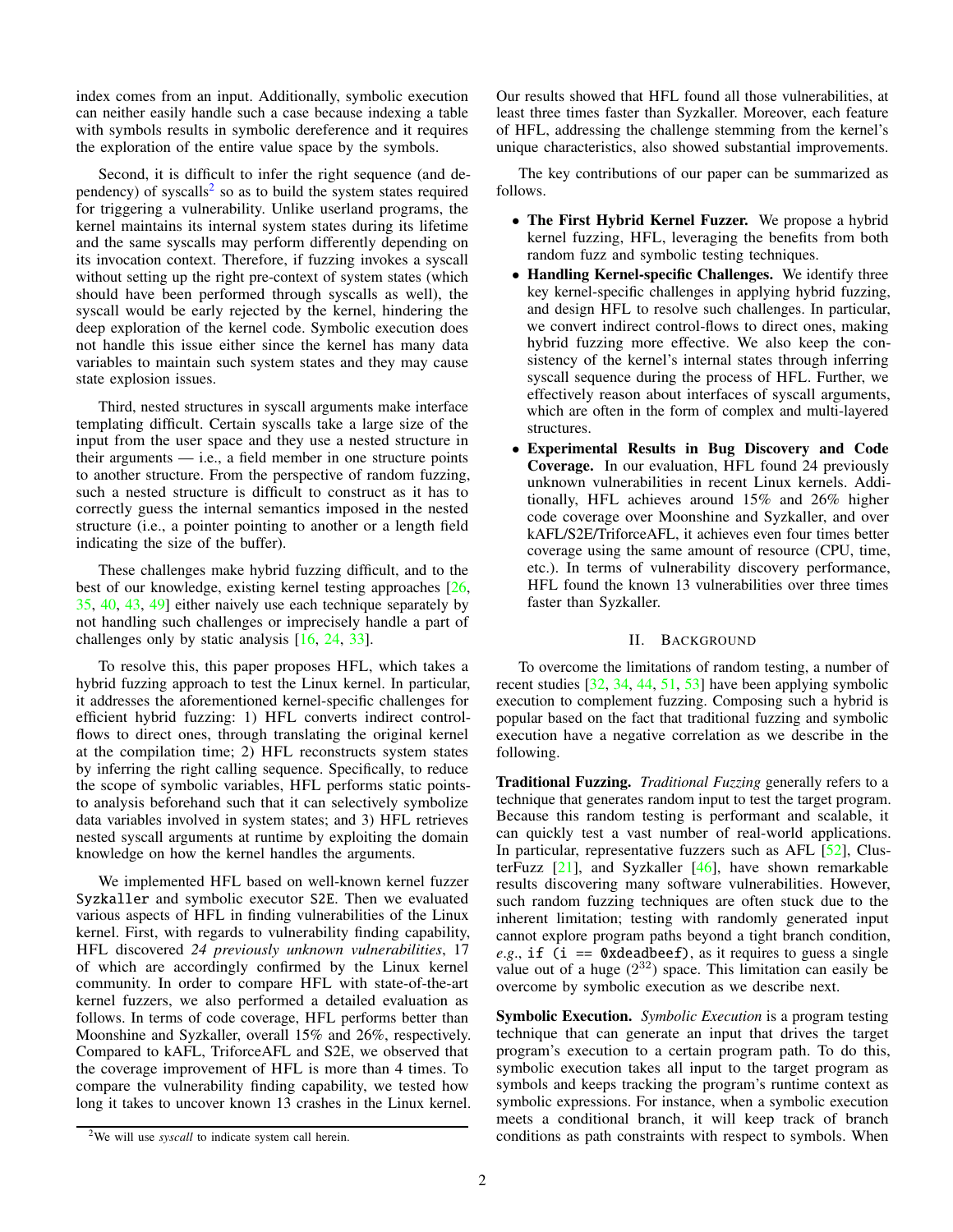the execution reaches a program path of interest, symbolic execution can generate an input to drive the program to that path by solving symbolic constraints on symbols. A critical limitation of symbolic execution is that it suffers from the state explosion problem. This happens whenever the execution meets a conditional branch. More specifically, as the symbolic execution meets a conditional branch, it has to explore both sides of branches, doubling the number of paths (i.e., states) to explore after passing such a branch. Typical programs contain a vast number of conditional branches, and even worse, a loop that processes the input will make the number of to-be-explored paths grow far faster.

Hybrid Fuzzing. *Hybrid Fuzzing*, combining fuzzing and symbolic execution, can complement the aforementioned limitations of each approach. On one hand, random fuzzing is often blocked by tight branch conditions, however, symbolic execution can provide an input to explore such a branch. On the other hand, symbolic execution suffers from the state explosion problem, however, fuzzing can guide symbolic execution to only explore a specific path by using an input being tested by fuzzing (*i*.*e*., concolic execution), avoiding the state explosion problem. Exploiting advantages of each approach, hybrid fuzzing typically achieves better code coverage than solely applying each technique. For example, hybrid fuzzers for user-level applications such as Driller [\[44\]](#page-15-8) and QSYM [\[51\]](#page-15-9), have been demonstrating outperforming results to typical fuzz testings [\[39\]](#page-15-16). However, to the best of our knowledge, we note that hybrid fuzzing has not been applied to the kernel.

## III. MOTIVATION

<span id="page-2-1"></span>In this section, we highlight challenges in applying hybrid fuzzing to kernel as our motivation of designing HFL.

## *A. Challenges in Applying Hybrid Fuzzing to Kernel*

Combining fuzzing and symbolic execution is a promising approach. However, achieving this in kernel fuzzing is challenging. We found the following three challenges towards employing hybrid fuzzing in the kernel:

- 1) Indirect control transfer determined by input,
- 2) Internal system state requirements, and
- 3) Nested argument type inference.

These challenges render naive hybrid fuzzing, which is a simple integration of fuzzing and symbolic execution, does not work well in the kernel. More importantly, they stem from the unique characteristics in the kernel.

Before we elaborate each challenge in detail throughout this section, we provide a summary of how those challenges make both fuzzing and symbolic execution difficult as follows. First, kernel uses lots of function pointers to support polymorphism as a hardware abstraction layer. However, the use of function pointer makes both fuzzing and symbolic execution inefficient, and thereby, naive hybrid fuzzing also becomes inefficient. Second, kernel execution often depends on a specific internal state, but typically neither fuzzing nor symbolic execution handles this, and failure to building such a state will render testing counterproductive. Building an internal state for having meaningful testing requires analysis in system call dependencies (e.g., calling order, arguments, etc.), but hybrid fuzzing that

does not handle this can match the state only by a luck, which will waste many testing executions. Third, some system calls require their parameters to hold nested data structures, and not analyzing such nested structures makes both fuzzing and symbolic execution unable to generate test programs for exploring kernel execution that depends on the nested structure. Testing trials without considering these challenges will not result in a meaningful kernel execution thus are not helpful for testing progress.

Unsolved Challenges in Kernel Testing. Those challenges are not only specific to hybrid fuzzing. They also render techniques that solely runs either fuzzing or symbolic execution inefficient. Nonetheless, most of them are not handled well in fuzzing literature. [Table I](#page-3-0) lists the characteristics of recent kernel testing methods. Techniques used in the first six fuzzers, such as perf fuzzer  $[49]$ , Digtool  $[35]$ , kAFL  $[40]$ , Razzer [\[26\]](#page-14-6), PeriScope [\[43\]](#page-15-13), and FIRM-AFL [\[54\]](#page-15-17), do not handle the aforementioned kernel-specific challenges. CAB-Fuzz [\[28\]](#page-14-5), which is an S2E-based symbolic execution fuzzer, handles strict kernel branch conditions, but it does not handle indirect branches nor the rest of the challenges. Regarding the second challenge, inferring system call sequence for building internal system state, IMF [\[24\]](#page-14-8) attempts to resolve this by analyzing system call dependencies using syscall traces. However, their analysis is based on example traces, which is ad-hoc, and can only infer type and argument dependencies. MoonShine [\[33\]](#page-15-15) digs further in this challenge by analyzing system call dependencies via static analysis. However, such a static approach generates many false positives, and it does not infer dependencies in the "value" of parameters, which are only available at runtime. Regarding the third challenge, inferring nested argument types, DIFUZE [\[16\]](#page-14-7) applies static analysis to infer types of complex syscall arguments. Unfortunately, many of types used in the kernel are defined as abstract pointers (e.g., void \* or unsigned char \*). Because the exact type information (e.g., size, type flags, etc.) is only available at runtime in such a case, such a static approach cannot precisely determine the type of nested objects.

To the best of our knowledge, there is no prior work that handles kernel-specific fuzzing challenges at runtime, which is essential to enable an efficient kernel hybrid fuzzing. In the following, we elaborate on the challenges in detail with examples to specifically demonstrate why such examples block both fuzzing and symbolic execution in exploring kernel code.

## <span id="page-2-0"></span>*B. Indirect Control Transfer Determined by Input*

The polymorphism pattern in Linux kernel, which often transfers the kernel control flow via function pointer tables accessed by system call arguments, makes applying traditional testing techniques to kernels difficult.

Challenge 1. Discovering Indirect Control-Flow. Linux kernel makes heavy use of a function pointer table accessed by system call parameters, tightly related to its design philosophy. To support a huge number of different devices or features, i.e., supporting polymorphism with a single interface, most components in Linux are decoupled with its abstract interface and implementation layer, where the interface layer is generically used for accessing a specific implementation. This in fact is similar to employing polymorphism commonly exercised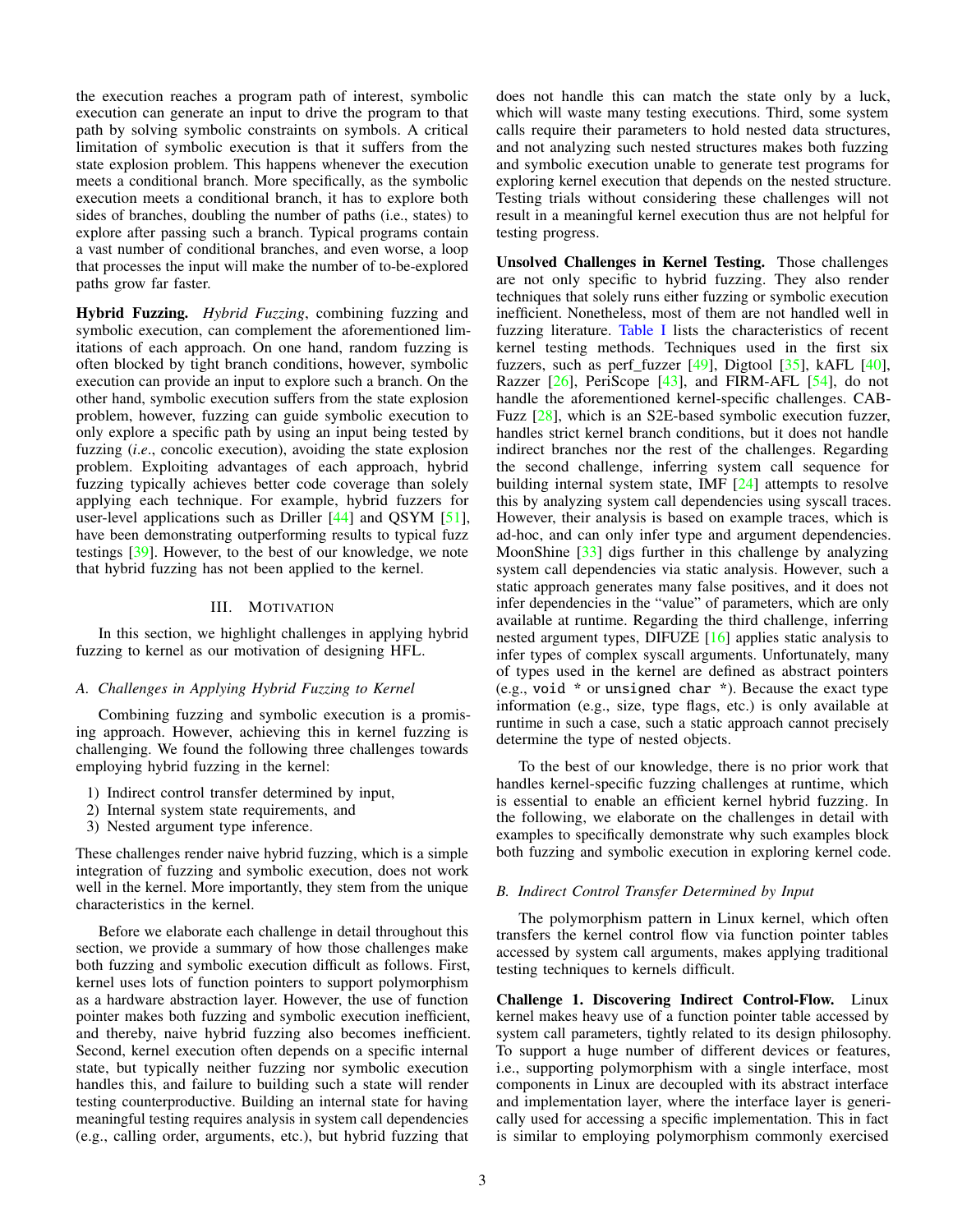<span id="page-3-0"></span>

|                           |                        | <b>General Requirements</b>      |                    |                                                                             | <b>Kernel-specific Requirements</b>                            |                                                           |                                                                  |
|---------------------------|------------------------|----------------------------------|--------------------|-----------------------------------------------------------------------------|----------------------------------------------------------------|-----------------------------------------------------------|------------------------------------------------------------------|
| <b>Technique</b>          | <b>Target Kernel</b>   | <b>State Explo-</b><br>sion Free | Coverage<br>Guided | <b>Handling Strict</b><br><b>Branch Condition</b><br>(Naive hybrid fuzzing) | <b>Handling Indirect-</b><br><b>Control Flow</b><br>$(SIII-B)$ | <b>Calling Sequence</b><br><b>Inference</b><br>$(SIII-C)$ | <b>Nested Syscall</b><br><b>Argument Retrieval</b><br>$(SIII-D)$ |
| perf_fuzzer $[49]$        | Linux (perf_event set) |                                  | ×                  | $\times$                                                                    | $\times$                                                       | ×                                                         | $\times$                                                         |
| Digtool $\left[35\right]$ | Windows                |                                  | ×                  | $\times$                                                                    | $\times$                                                       | ×                                                         | $\times$                                                         |
| $kAFL$ [40]               | Win/Linux/macOS        |                                  |                    | $\times$                                                                    | $\times$                                                       | $\times$                                                  | $\times$                                                         |
| Razzer $\lceil 26 \rceil$ | Linux                  |                                  | x                  | $\times$                                                                    | ×                                                              | $\times$                                                  | $\times$                                                         |
| PeriScope [43]            | Linux (drivers)        |                                  |                    | $\times$                                                                    | ×                                                              | ×                                                         | $\times$                                                         |
| <b>FIRM-AFL [54]</b>      | Firmware               |                                  |                    | ×                                                                           | ×                                                              | ×                                                         | $\times$                                                         |
| CAB-Fuzz [28]             | Windows (drivers)      | $\times$                         | x                  |                                                                             | ×                                                              | ×                                                         | $\times$                                                         |
| IMF $[24]$                | macOS                  |                                  | ×                  | $\times$                                                                    | ×                                                              |                                                           | $\times$                                                         |
| MoonShine [33]            | Linux                  |                                  |                    | ×                                                                           | ×                                                              |                                                           |                                                                  |
| DIFUZE $[16]$             | Android                |                                  | ×                  | Λ                                                                           | ×                                                              | ×                                                         |                                                                  |
| <b>HFL</b>                | Linux                  |                                  |                    | $SIV-A$                                                                     | $(SIV-B)$                                                      | $(\S IV-C)$                                               |                                                                  |

12 ...

 $14$ 

TABLE I: The comparison of recent kernel fuzzing techniques.

in object-oriented programming languages, such as C++ and Java, and Linux accommodates such a concept by using a function pointer table in the C language. More specifically, Linux typically constructs a function pointer table (i.e., an abstract interface), which contains a list of function pointers pointing to concrete implementation. When the kernel performs a specific operation at runtime, it fetches a corresponding function pointer by indexing the table. Such a use of a function pointer table, which are heavily occurring in Linux kernel implementation, severely hinders traditional testing schemes from extending code coverage.

Example 1: Indirect Control-Flow in RDMA/AUTOFS. The example shown in [Figure 1](#page-3-1) illustrates a case of having an indirect control transfer caused by using a function pointer table in the driver, where data communication over Remote Direct Memory Access (RDMA) network is managed/operated. In this example, ucma\_write() uses a function pointer table, namely ucma\_table, by indexing the table with the header information of data, controlled by user-level input, char \_\_user \*buf. The function table, ucma\_table, holds an array of function pointers (lines 1-8), where each function pointer implements a specific functionality of network communication, such as connect and bind. The functions assigned in the array are indirectly invoked at line 16. In particular, a value from userspace, hdr.cmd (copied from buf) serves as an index to the function table. Depending on the index value, different functions will be executed from the table. Autofs is another case in point, a service program for automatically mounting various file systems. In [Figure 2,](#page-4-1) autofs\_ioctl acts as a dispatcher, which invokes various underlying control functions, using a function pointer table \_ioctls. In a similar way, cmd derived from the userspace implicitly affects the following control-flow transfer via an indirect function call.

Although it may be easy to manually understand this code snippet, automatically exploring such a control transfer is challenging for conventional testing techniques. In the case of traditional fuzzing, it has to correctly guess all the array index values to explore all target functions stored in a function pointer table. However, matching such concrete index values based on random mutation would be like finding a needle in a haystack because the probability of hitting the correct index value by a chance is extremely low (e.g., 23 correct function indices among  $2^{32}$  possible values).

```
ssize_t (*ucma_table[])(struct ucma_file *file,
        char \_user *inbuf, int \_ien, int \_out \_len) = {<br>
FRDMA \_CREATE \_ID] = ucma \_create \_id.[RDMA_CREATE\_ID] = ucma_create_id,<br>[RDMA_DESTROY\_ID] = ucma_destroy_id
        [RDMA_DESTROY_ID] = ucma_destroy_id,<br>[RDMA_BNID_IP] = ucma_bind_ip,
                               = ucma_bind_ip,
 6 \qquad \ldots[RDMA_JOIN_MCAST] = ucma_join_multicast
   8 };
9 ssize_t ucma_write(struct file *filp, char __user *buf,
10 size_t len, loff_t *pos) {
11 struct rdma_ucm_cmd_hdr hdr;
13 if (copy_from_user(&hdr, buf, sizeof(hdr)))
15 // indirect function invocation<br>16 ret = ucma table[hdr.cmd](file.
        \text{ret} = \text{ucma\_table}[\text{hdr.cmd}] (\text{file}, \text{buf} + \text{sizeof}(\text{hdr}), \text{hdr.in}, \text{hdr.out});17 }
```
Fig. 1: A simplified example with respect to indirect control-flow.

In the case of symbolic execution, if it is capable of a symbolic pointer dereference [\[10\]](#page-14-9), in theory, it does not suffer from exploring such a case. Specifically, when it faces a symbolic dereference accessing the function pointer table (e.g., func\_ptr[symbol]() in [Figure 1\)](#page-3-1), it can symbolically dereference a value pointed by a function pointer (i.e., retrieve a function pointer within a function pointer table). However, allowing such a symbolic dereference would suffer from state explosion issues. This is because a symbolic execution technique is not aware of whether a dereference operation is fetching from the code or data pointer, so it attempts to perform the symbolic dereference for all dereference cases (including dereferences for both function pointer table and non-function pointer table). As a result, it performs a dereference for a non-function pointer table as well, which is unlikely increasing the code coverage. Thus, it would introduce a huge number of trials (i.e., attempting to dereference using all indices of non-function pointer table) and each trial requires new path exploration, resulting in state explosion issues.

In order to address this issue, HFL transforms such a function pointer table dereference into a more explicit form of control-flow transfer. So HFL instructs the symbolic execution engine to prioritize on cases dereferencing function pointer table and de-prioritize non-function pointer cases.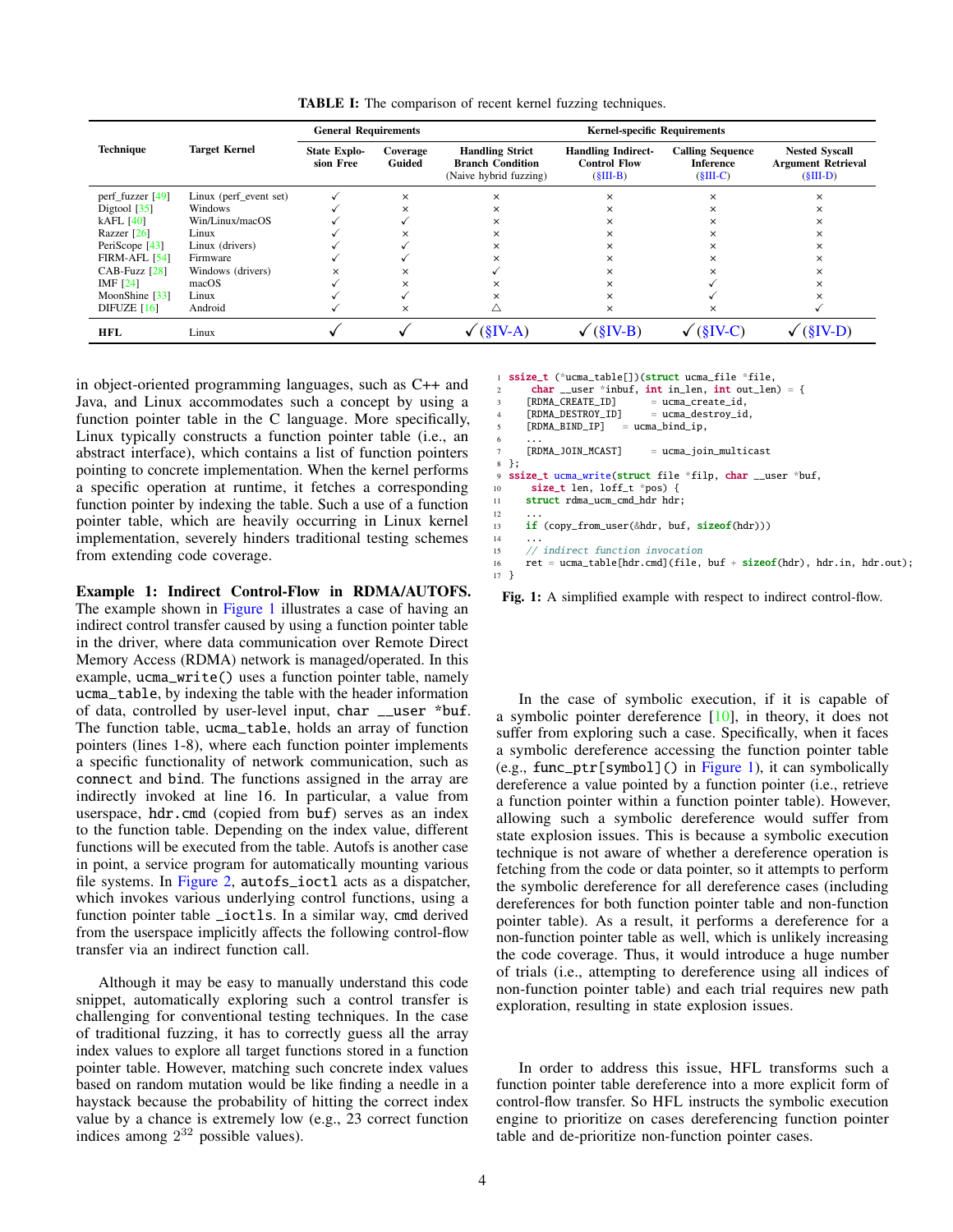```
1 static int autofs_ioctl(unsigned int cmd,
2 struct autofs_dev_ioctl __user *user) {
    static ioctl_fn \_ioctls[] = {
        autofs ioctl version.
        autofs_ioctl_protover,
6 autofs_ioctl_protosubver,
7 ...
8 autofs_ioctl_ismountpoint,
9 };
10 unsigned int idx = cmd\_idx(cmd);
1112 fn = ioctls[idx];
13 ...
14 // indirect function invocation
15 fn(fp, sbi, param);
16 }
```
Fig. 2: A code snippet of an indirect function call through a function pointer table.

<span id="page-4-3"></span>

Fig. 3: The requirement for consistent kernel state.

## <span id="page-4-0"></span>*C. Internal System States*

Challenge 2: Coordinating Internal System States. A kernel maintains internal system states to manage computing resources. In particular, it keeps track of per-process contexts (i.e., virtual memory, file descriptors, etc.) or manages peripheral devices to enable shared accesses to those. Most of these internal system states are transitioned mainly through a syscall, because a syscall is a key interface that the kernel accepts the commands from the user space. Since this syscall and the system states are highly correlated, if a syscall is invoked without setting up the system states properly, the syscall would be simply rejected by the kernel.

For this reason, traditional fuzzing is limited in handling the kernel as it cannot cater this internal system state well. More specifically, because it randomly constructs a syscall, it cannot figure out intricate rules behind syscalls to properly setup internal system states — how to order multiple syscalls, parameter dependencies between those.

Concolic execution $3$  does not work well either. As mentioned before, an important decision in performing concolic execution is to minimize the number of symbolized data variables, otherwise it would suffer from state explosion issues. However, there are a huge number of such data variables in

the kernel (virtually all global/heap variables may look-alike related to system states).

As we will explain later, HFL addresses this issue through performing points-to analysis, which guides our concolic execution to selectively symbolize data variables per-syscall, rendering HFL's concolic execution interpret internal system states well.

Example 2-1: Obvious Syscall Sequence. In order to provide file system access, the kernel maintains a file descriptor per file where its state can be shortly defined as { opened, closed }. Specifically, in response to open syscall, a new file descriptor is returned where its kernel internal state is initialized as opened. Then following read/write syscalls are only working if the state of the file descriptor (specified within read/write syscalls) is opened. Therefore, read/write syscalls should be invoked only after the open syscall. Otherwise, read/write syscalls would immediately return an error, limiting the further code coverage exploration.

We observe that kernel imposes much more complex syscall orders than this simple example. They often accompany internal argument types behind syscall interface, which are implicit in system call definition, as follows.

Example 2-2. Complex Syscall Sequence in DRM. Direct Rendering Manager (DRM) is responsible for managing graphic devices and memory in the Linux system. [Figure 3](#page-4-3) illustrates a simplified example of ioctl syscall dependency in the DRM driver. In the example, if the cmd value is DRM\_ALLOC, the kernel executes drm\_alloc. It initializes ID, which in turn returns back to the user program through the ID field (line 24). This initialized ID value will be the anchor for the next syscall accessing DRM devices, in which the ID value refers to the previously DRM\_ALLOC-ed DRM device. One of such follow-up use cases is using the cmd value as DRM\_BIND. In this case, the kernel executes drm\_bind and the ID value is passed to check for consistency (line 32).

To enhance the coverage in the example, we should consider two basic conditions. First, we maintain the calling order of syscalls (i.e., invoking two ioctls where the first is using cmd DRM\_ALLOC and the second is using cmd DRM\_BIND). Next, when invoking these two syscalls, the syscall parameter dependency should be kept as well. In other words, the ID field specified through the arg parameter should be propagated when invoking cmd DRM\_BIND, its ID field should be using the ID value returned from cmd DRM\_ALLOC.

A recent study, IMF [\[24\]](#page-14-8) attempts to infer kernel system internals by modeling system call sequence. Given syscall traces and argument/return types, it implicitly models internal system by tracking value-flows across syscall arguments and returns. However, because of its limited analysis scope to userdomain, IMF is unable to reason about dependencies within the kernel (e.g., idr->id), and fails to track the flows of the arguments whose types are invisible in user space (e.g., struct d\_alloc). Such an approach specific to user-domain makes the inference of kernel state incomplete, thus hinders deeper kernel code exploration in the end.

Moonshine [\[33\]](#page-15-15) constructs dependency pairs through static analysis, and learns internal state dependencies. However, since it only relies on points-to analysis, its acquired knowledge is

<span id="page-4-2"></span><sup>&</sup>lt;sup>3</sup>This paper uses symbolic execution and concolic execution interchangeably.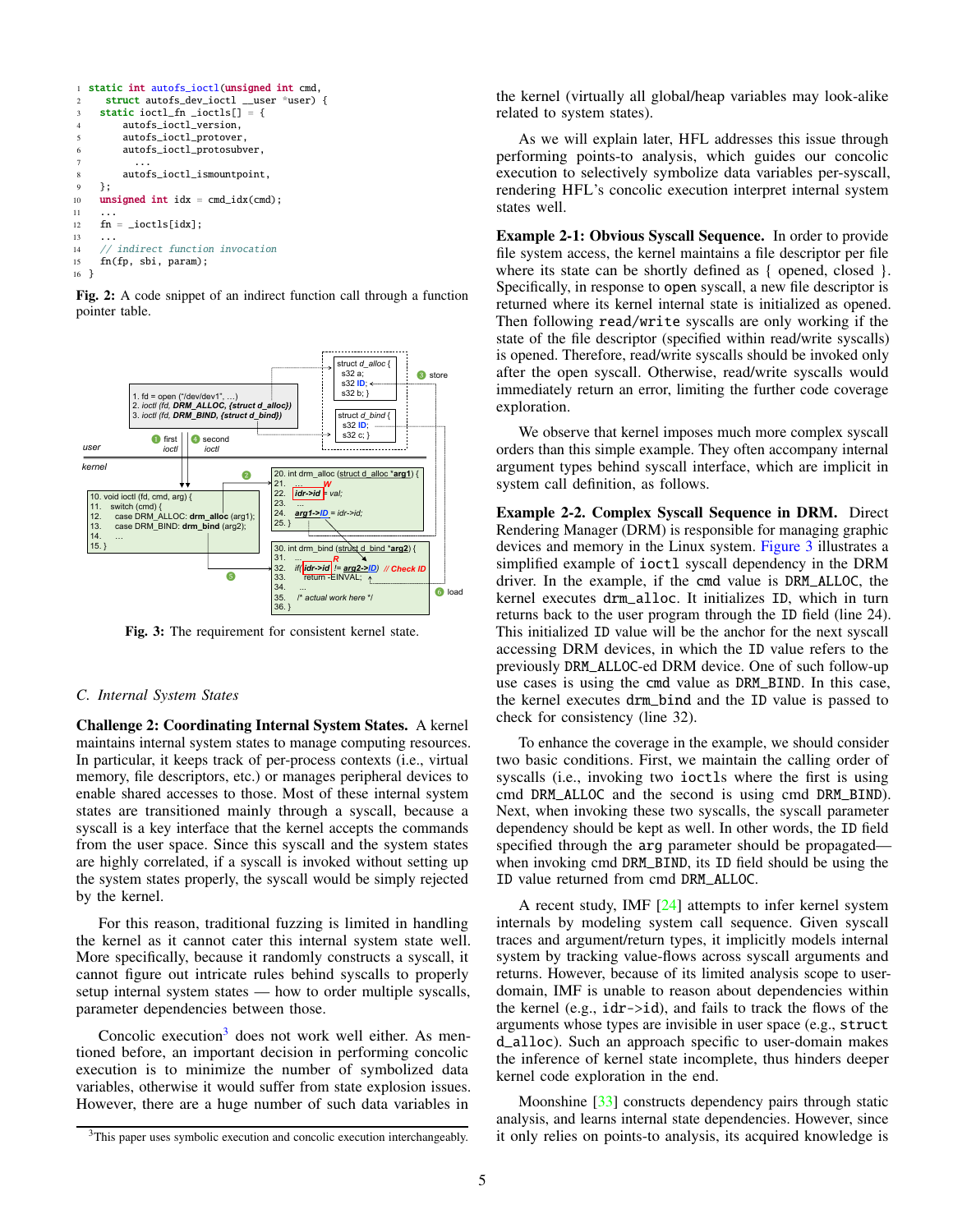limited to the dependencies between system state variables (i.e., variable a is aliased with another variable b, or the value of a is derived from b). Compared to Moonshine, HFL performs both point-to analysis and symbolic checking, so it can also figure out precise constraints between those (i.e., variable a should be the same as variable b, or variable a should be the same as the addition of variable b and c), which significantly augments code exploration capability of HFL [\(IV-C\)](#page-6-1).

# <span id="page-5-0"></span>*D. Nested Syscall Arguments*

Challenge 3. Constructing Nested Syscall Arguments. The kernel is designed to copy data from/to user-space, as it has to take/return data from/to user-space to serve syscalls. This copy operation is always performed through specific kernel APIs, such as copy\_from\_user and copy\_to\_user, as the kernel cannot directly access user-space memory for security reasons, i.e., Supervisor Mode Access Prevention (SMAP) or Kernel Page Table Isolation (KPTI). Specifically, copy\_from\_user copies a block of data from user-space into a kernel buffer while copy\_to\_user does so from kernel to user.

We observe that syscall arguments are often constructed as nested structures (i.e., a field member in one structure points to another structure), where this nested feature is being supported by the above-mentioned copy\_from\_user. More importantly, the precise layout of such nested structures can only be known at runtime in many cases: the structure usually has a size variable indicating the size of the next nested structure so as to minimize the size of the to-be copied data.

To better illustrate how these nested structures are supported by the kernel, the following is the common case how the kernel handles a nested structure: 1) the kernel first takes a pointer (specified as a syscall argument) pointing to a data structure A located in the user-space; 2) the kernel dynamically allocates the buffer (within the kernel) to hold the copy of A; 3) the kernel copies A from user-space to this allocated buffer using copy\_from\_user; 4) referring to a size parameter within A (which indicates the size of a nested structure B), the kernel allocates another buffer to hold the copy of B; 5) the kernel performs another copy\_from\_user to copy B from user-space to its allocated kernel buffer.

Without prior knowledge about such a nested form of argument structures, traditional fuzzing is unable to fuzz the entire argument structure properly as it hardly figures out complex argument formats behind syscalls. Likewise, symbolic execution fails to infer precise nested structure because it is only aware of given input space explicitly symbolized; in other words, it cannot propagate symbolizations beyond nested memory buffers connected through pointer variables.

Example 3. Nested Syscall Arguments in USBMon. [Figure 4](#page-5-2) exhibits a simplified function proc\_control, which basically controls USB devices connected. The function, derived from ioctl syscall, requires multi-layered memory buffers which are initially indicated by its second argument (i.e., \_\_user arg). At line 9, the outer memory buffer is first copied into allocated kernel buffer ctrl. Returned without an error, a subsequent memory copy, pointed by a field member of the previously copied buffer (*i*.*e*., ctrl.data), occurs with a certain size (*i*.*e*., ctrl.len) at line 11. Note here that without built-in knowledge of such a nested and variable-sized form of syscall parameters,

<span id="page-5-2"></span>

Fig. 4: An example presenting nested syscall arguments.

<span id="page-5-3"></span>

Fig. 5: Overview of HFL.

the execution likely stops (at either line 9 or 11) due to invalid memory access, before reaching its main functionality (line 14).

As shown in [Table I,](#page-3-0) DIFUZE [\[16\]](#page-14-7) is capable of identifying complex syscall arguments. With regards to a nested form of argument structure, its strategy is to statically keep track and infer the type of pointer fields in the structure which determines the inner structure type. Unfortunately, such a static approach is limited in understanding the nested structure because in the example above, the type of the inner buffer is not statically determined (i.e., unsigned char \*), and the size of it is resolved at runtime (i.e., ctrl.len).

## IV. DESIGN

This section describes the design of HFL. At a high level, HFL takes a hybrid fuzzing approach, combining traditional fuzzing and concolic execution techniques [\(§IV-A\)](#page-5-1). Moreover, in order to address the kernel-specific challenges in performing hybrid fuzzing, HFL designs three different features: 1) converting indirect control-flows to direct ones [\(§IV-B\)](#page-6-0); 2) consistent system state via calling sequence inference [\(§IV-C\)](#page-6-1); and 3) retrieving nested syscall arguments  $(\S$ <sup>IV-D</sup>).

# <span id="page-5-1"></span>*A. Generic Hybrid Fuzzing Design*

Overall, the design of HFL follows previous user-level hybrid fuzzing techniques, which combine traditional fuzzing and symbolic execution, as shown in [Figure 5.](#page-5-3) HFL's general fuzzing features can be characterized with the following three features: 1) kernel syscall fuzzing, 2) coverage-guided fuzzing, and 3) symbolic analysis.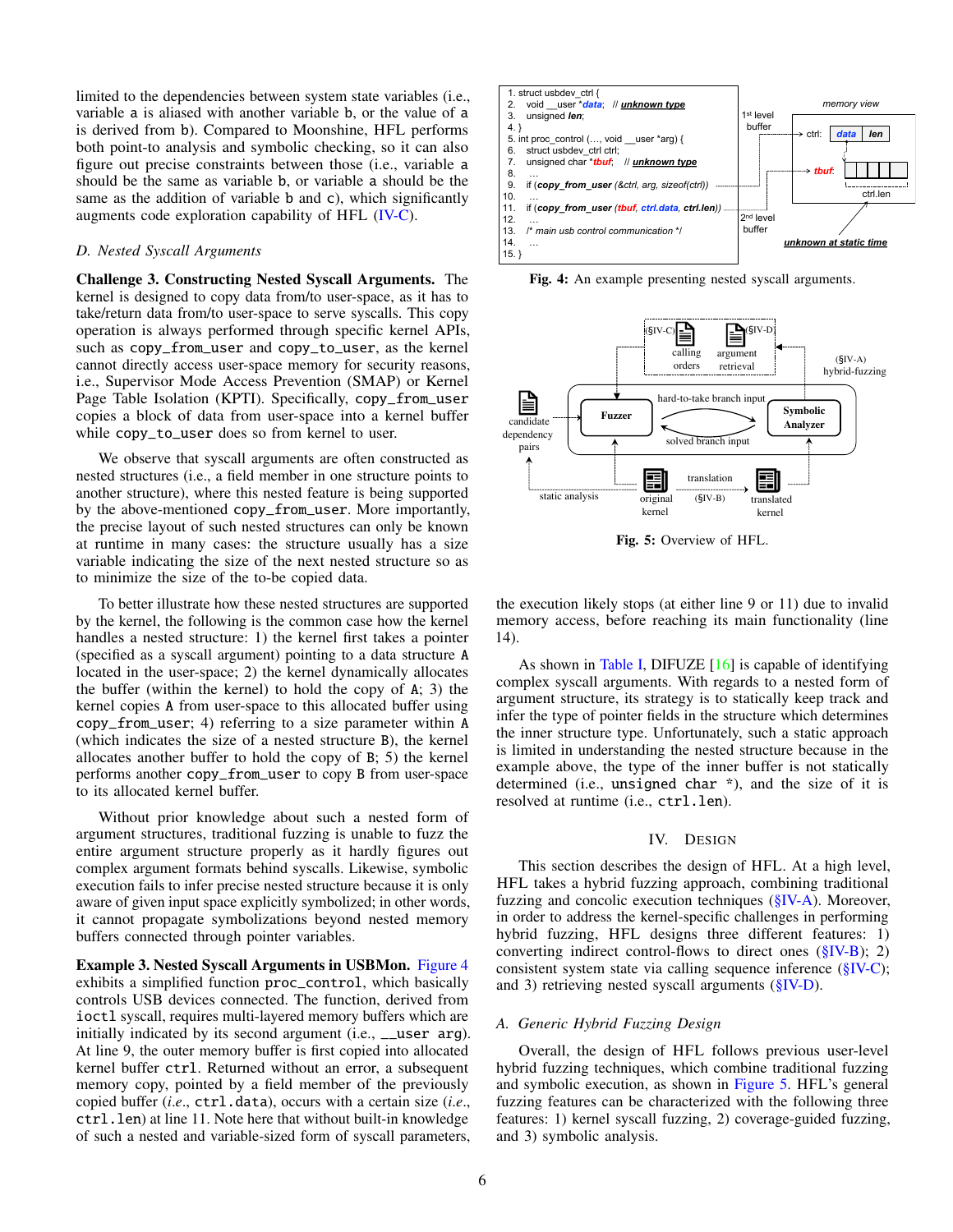Kernel Syscall Fuzzing. HFL identifies kernel bugs that are triggered by a user program. As such, HFL's fuzzing scheme focuses on generating or mutating a user program, which is a sequence of syscalls, similar to how Syzkaller [\[46\]](#page-15-0) works. In order to respect the rules in invoking syscalls, HFL constructs (or mutates) syscalls based on pre-defined syscall templates. This pre-defined syscall template dictates how the syscall has to be constructed. The template includes a list of available syscalls and its format. For each syscall, the template instructs the type of syscall parameters, a range of constant values of syscall parameters, dependency between syscalls (i.e., a return value of some syscalls should be used as a parameter of other syscalls).

We note that Linux does not provide a formally defined rule for syscall invocation, thus this pre-defined syscall template is not only manually defined but also incomplete, as we evaluated in [§VI-C1.](#page-11-0) This in fact motivated HFL to design fully automated kernel-specific features, described throughout this section.

Coverage Guided Fuzzing. HFL follows a generic coverage guided fuzzing scheme, as most other fuzzers do (including AFL  $[52]$  and Syzkaller  $[46]$ , which prioritizes its fuzzing input mutation strategy towards extending the execution coverage. HFL instruments all code blocks in the kernel, and collect execution coverage information when executing a user program. Based on such execution coverage information, HFL can determine whether a new input (i.e., a newly generated or mutated user program) assists to augment the execution coverage. To achieve so, HFL keeps track of all code blocks that are covered before during fuzzing, and checks if the new input executes any uncovered block. If so, HFL pushes the new input into a corpus (i.e., a set of inputs, each of which will be mutated later).

Symbolic Analyzer. Fuzzer's well-known limitation is that it cannot drive an execution passing through a hard constraint imposed in some branch conditions. Thus, fuzzer's execution coverage does not improve once reaching branches with those hard constraints. This in fact motivates the adoption of hybrid fuzzing techniques, which typically combines symbolic execution to solve such hard constraints.

More specifically, during the fuzz testing, HFL's fuzzer identifies a hard-branch in the kernel, which was always evaluated into true (or false) throughout a number of user program executions, and thus the code reachable with the other evaluation result was never explored. To detect such hard-branches, HFL maintains a frequency table during the fuzz testing, counting the number of true/false evaluations per branch; thus it is able to filter out uninteresting branches whose underlying blocks are already seen. Once identified, one of the corresponding user program triggering the hard branch is passed over to the symbolic analyzer. Then the symbolic analyzer symbolizes all the syscall parameters in the given user program, and then starts performing typical concolic execution until it reaches the hard branch. After reaching, the symbolic analyzer queries the solver if it can find a symbolic assignment flipping hard-branch's evaluation results. If so, based on the solved symbolic assignment, the symbolic analyzer reconstructs the user program which flips the evaluation of the hard-branch, providing a new user program to the fuzzer. It is

```
1 // before translation
2 ret = ucm = table[hdr.cmd](...);3
  // after translation
5 if (hdr.cmd == RDMA_CREATE_ID)
   ret = ucma_create_id (...);else if (hdr.cmd == RDMA_DESTROY_D)ret = ucma\_destroy\_id (...);
9 ...
```
Fig. 6: Conversion to direct control-flow.

worth noting that, since path exploration is offloaded to HFL's fuzzer, the symbolic analyzer is limited to following along a single execution path (path explosion-free) and on-demand constraint solving.

## <span id="page-6-0"></span>*B. Converting Control-Flow from Indirect to Direct*

As described before in  $$III-B$ , heavy use of a function pointer table in the kernel makes hybrid-fuzzing ineffective, mainly because it introduces indirect control-flows that are unfriendly to traditional analysis techniques.

To this end, HFL designs *an offline translator*, operating based on the source code of the kernel, which transforms indirect control-flows to direct control-flows. The translator unfolds an indirect control-flow to a direct one while maintaining the semantics of conditional branches, such that all underlying code blocks are reachable through direct controlflows. Specifically, the translator iterates over each instruction at compile-time. When facing the indirect control-flow, the following procedure is performed: 1) The translator ensures that an index variable of the function pointer table originates from syscall parameters. This is because we are not interested in control transfer patterns, which are not controllable by syscall parameter mutation. Thus, HFL keeps track of how syscall parameters are propagated by performing inter-procedural dataflow analysis. Considering speed/accuracy trade-off, our dataflow analysis is context-, and flow-insensitive but field-sensitive. 2) Given the function table and its feasible index values, HFL performs branch transformation (similar to loop unrolling) for each index value, HFL inserts a conditional branch jumping to a corresponding function pointer. [Figure 6](#page-6-2) summarizes the simplified result of the code transformation.

## <span id="page-6-1"></span>*C. Consistent System State via Syscall Sequence Inference*

Random testing in charge of executing a sequence of system calls often fails to explore much of kernel code but returns an error early (e.g., return with -EINVAL;). This is because if syscall execution sequences are not following its intended semantics, the kernel's internal states are not accordingly setup to perform syscalls [\(§III-C\)](#page-4-0).

In order to address this issue, HFL infers a proper order of syscalls and syscall dependency. To this end, HFL first obtains potential dependency pairs, as a result of static analysis on the kernel, then validates the collected dependencies to distinguish true dependency pairs. Further, it detects parameter value dependencies by keeping track of dependency value propagation connected with symbolized syscall arguments. Once a valid order of syscall sequences are retrieved, HFL provides feedback for fuzzer such that it can be immediately applied for future mutation. In the following, we describe each step in detail.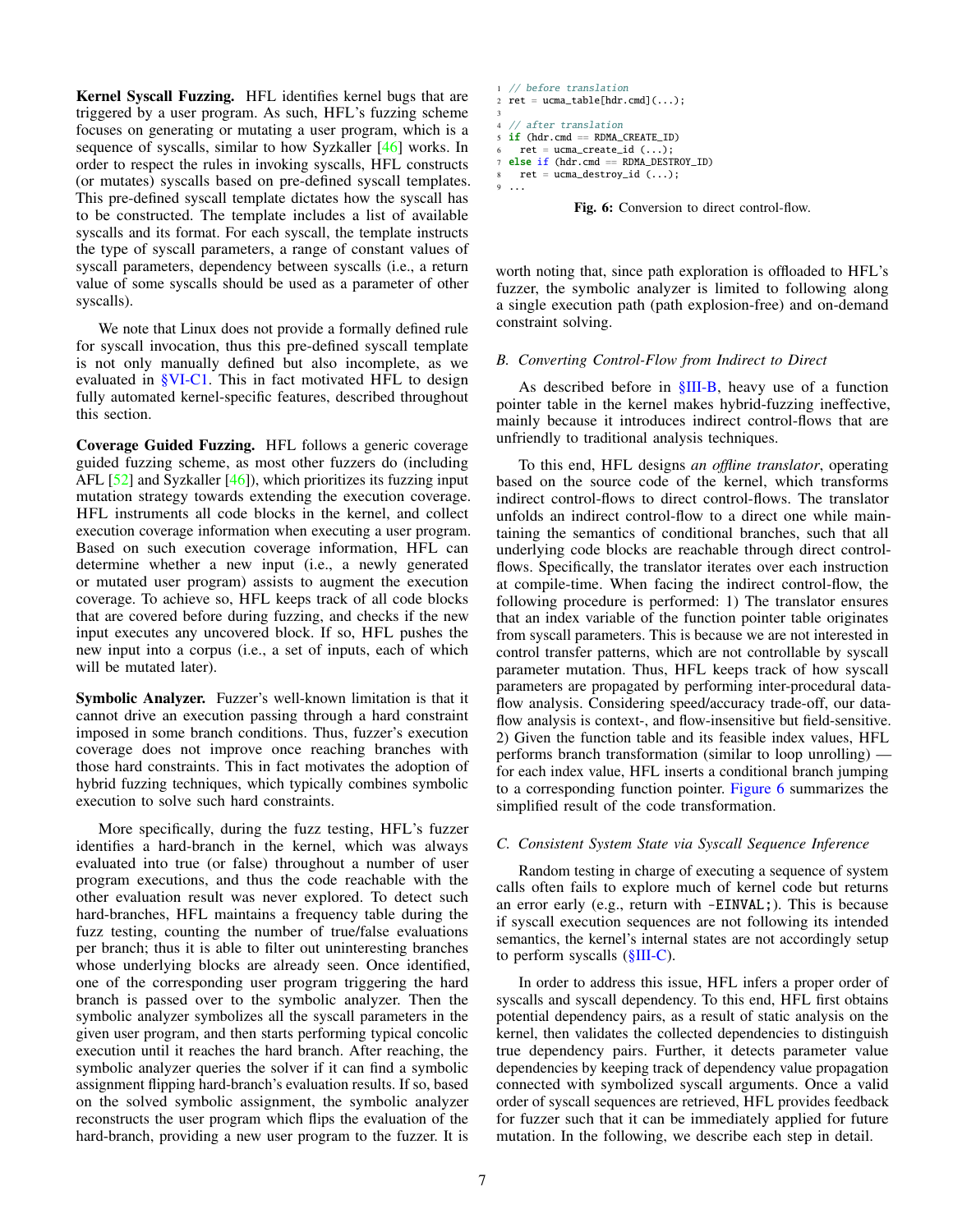1) Static Analysis to Find Candidate Dependency Pairs. As a first step, HFL performs static analysis to capture candidate dependency pairs. In particular, HFL performs inter-procedural points-to analysis on the target kernel, collecting a pair of read/write operations, i.e., one instruction performs the read instruction and the other performs the write, where both instructions are reading from and writing to the same memory location. We call these read/write operation pairs as *candidate dependency pairs*. Note that this analysis is performed offline before performing hybrid fuzzing, and the next phase, which is part of hybrid fuzzing, takes such candidate dependency pairs as input.

2) Runtime Validation to Identify True Dependencies. Given a set of candidate dependency pairs, HFL now starts concolically executing the kernel. In order to filter out false dependencies due to the inherent false positive issues of the points-to analysis, HFL performs basic validation in this phase. More specifically, when HFL symbolically executes both instructions of any candidate dependency pair, HFL checks if these access the same address. If so, it indicates that instructions in this dependency pair truly depend on each other, yielding *a true dependency pair*. It is worth noting that once identifying this true dependency, HFL is able to infer syscall invocation order — i.e., the syscall performing the write operation has to be invoked before the syscall performing the read, because the write operation may initialize the value that the read operation relies on. If the write is not performed beforehand, the syscall including the read may simply return an error.

3) Symbolic Checking to Detect Parameter Dependency. Besides determining the order of syscalls, a dependency pair also determines multiple parameters across syscalls (shown in [§III-C\)](#page-4-0). To learn this, HFL makes use of symbolic constraint information, coming from symbolized syscall arguments. Specifically, HFL keeps track of the flow of the value caused by dependency objects, and figure out the out/inbound points of its read/write operation, respectively. Also, this allows to identify relevant memory location (offsets) and the size of it, out of symbolized argument memory in syscall.

Since HFL's fuzzer constantly interacts with the symbolic analyzer, HFL immediately feeds the output of the ordering set produced by concolic execution to the fuzzer, and reflects the up-to-date syscall-order information in the later mutation. In this manner, HFL keeps identifying new syscall relations and updating the result until its termination.

Example: Inferring Syscall Dependency to Reconstruct System State. [Figure 7](#page-8-0) depicts a workflow of our syscall sequence inference using the example in [Figure 3.](#page-4-3) Given a user program along with (candidate) instruction dependencies, HFL starts executing the program concolically  $(\bullet)$ . Meanwhile, the instructions belonging to the pairs are placed under observation. Once HFL hits the two instructions in a given pair (in any order) (➋), it examines the pair for runtime validation. Particularly, HFL takes two objects (i.e., operands) in the dependency relationship from the both instructions, then see if their memory addresses are equal  $(⑤)$ . If satisfied, this pair turns out to be a true dependency  $(\mathbf{\Theta})$ .

Since the argument memory chunk in syscalls is symbolized at the initial phase  $(\frac{S}{N-A})$ , access to symbolized memory region propagated allows to locate an offset of dependency on the symbolic memory  $(\mathbf{\Theta})$ . Once the execution is finished, it consolidates the true dependency all together  $(\mathbf{\Theta})$ , HFL setups and establishes new syscall invocation rules  $(\bullet)$ . As the last step, such a new set of invocation orders is fed back and will be used for mutating new input programs  $(\mathbf{\Theta})$ .

# <span id="page-7-0"></span>*D. Nested Syscall Argument Retrieval*

Aside from syscall invocation sequences, system call fuzzing has to determine argument values. As shown in [Figure 4,](#page-5-2) it is often required to understand complex nested argument structures, which are unknown in the syscall definitions, rendering fuzzer fail to keep exploring the kernel code.

Therefore, HFL understands and retrieves nested syscall arguments through a combination of concolic execution and kernel domain knowledge on data transfer functions. The reason why HFL focuses on the data transfer functions (e.g., copy\_ from\_user) is that those are responsible for delivering data between user and kernel space, constituting the key mechanism in constructing the nested syscall arguments.

We observe that the following two pieces of information are the key to re-construct the nested syscall arguments: 1) memory location connecting to nested input structures; and 2) the length of memory buffer arguments.

To this end, we keep monitoring invocations of the transfer functions during concolic execution. Once invoked, we check if its source buffer is symbolically tainted. This allows concolic executor to focus on certain transfer functions that come from the syscall of interest. Thus we ensure the source buffer stems from the upper-level buffer originating from the parameter values. Similar to [§IV-C,](#page-6-1) using its symbolic state, we keep track of a distance value (offset) to the location, where a pointer field (pointing inner buffer) will reside. Meanwhile, we can obtain the length of buffers by tracking parameter values of the transfer functions. This allows to learn nested buffers and the size of it as well.

Example: Retrieving Nested Syscall Argument. [Figure 8](#page-8-1) steps through the argument retrieval in detail. A syscall invocation reaches the internal kernel function proc\_control, along with its argument values  $(\bullet)$ . At the first invocation of the transfer function at line 4  $(\mathbf{\Theta})$ , we place the arg buffer under the control and obtain the buffer size  $(\&0x14)$  from its third parameter value  $(\mathbf{\Theta})$ . Next, in the subsequent invocation at line  $6$  ( $\odot$ ), we make sure ctrl.data is symbolically tainted and both buffers are nested relation  $(\mathbf{\Theta})$ . Using symbolic state of the buffer, we learn a corresponding offset value, where a pointer variable will later reside in the upper buffer. After the execution is terminated, we define a new argument rules for the invoked system call  $(\mathbf{\Theta}\text{-}\mathbf{\mathcal{O}})$ , then pass it over to fuzzer  $(\mathbf{\Theta})$ .

## V. IMPLEMENTATION

HFL is implemented on top of the existing fuzzing technique *Syzkaller* [\[46\]](#page-15-0), and symbolic execution engine *S2E* [\[15\]](#page-14-4). We basically leverage the core features of both tools for basic fuzzing and symbolic execution features, and make significant adjustments to them to realize the design of HFL. For instance, HFL makes use of input generation algorithm equipped in Syzkaller as well as symbolic engine (e.g., constraint solver) from S2E. With respect to syscall argument symbolization, we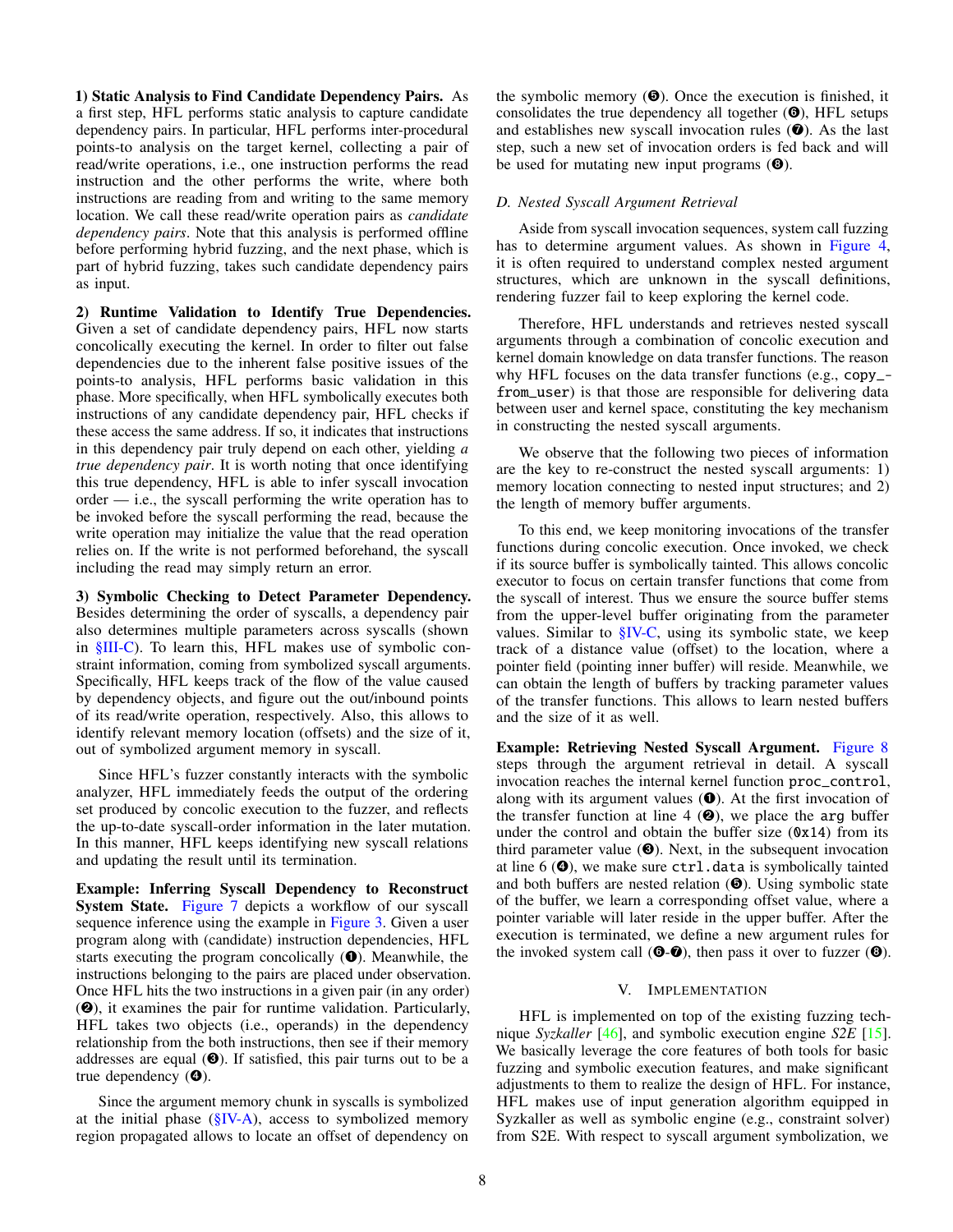<span id="page-8-0"></span>

Fig. 7: Workflow of syscall sequence inference.

<span id="page-8-1"></span>

Fig. 8: Workflow of nested syscall argument retrieval.

leverage a function s2e\_make\_symbolic from S2E API, and adjust it to instrument the target kernel in many locations. To handle indirect control-flow, we augment *gcc* [\[3\]](#page-14-10) (in particular, GIMPLE representation), to equip the translation functionality toward direct control-flow. To perform inter-procedural static analysis on the Linux kernel source code, we employ SVF static analyzer [\[45\]](#page-15-18). Since its analysis is carried out on LLVM IR, we translate the kernel source code to appropriate LLVM bitcode beforehand, using llvmlinux  $[18]$ . [Table X](#page-16-0) summarizes our efforts of modifying the tools used in HFL. We open-sourced our reference implementation such that security analysts and researchers can benefit [\[1\]](#page-14-12).

# VI. EVALUATION

In this section, we evaluate the effectiveness and efficiency of HFL. In particular, our evaluation examines both overall  $(\SVI-B)$  and feature-specific  $(\SVI-C)$  aspects of HFL. We aim to answer the following research questions:

- Q1: How effective is HFL in finding kernel bugs? [\(§VI-B1,](#page-9-1) [§VI-B4\)](#page-10-0)
- Q2: What is the overall coverage enhancement that HFL brings over existing approaches? [\(§VI-B3\)](#page-9-2)
- Q3: How efficiently can HFL find bugs compared to other fuzzers? [\(§VI-B2\)](#page-9-3)
- Q4: What is the contribution of each feature in HFL to the overall performance? [\(§VI-C1,](#page-11-0) [§VI-C2\)](#page-12-0)

## *A. Experimental Setup*

All experiments are performed on a machine with an Intel Xeon E5-4655 2.50 GHz CPU and 512GB RAM running Ubuntu 14.04 LTS. For both fuzzer and symbolic analyzer, we make full use of 32 CPU cores<sup>[4](#page-8-2)</sup> i.e., 16 dedicated virtual machines each (one core per VM). We use a 10 second timeout to prevent an unexpectedly time-consuming constraint solving from delaying the entire symbolic execution. For all experiments, obvious syscall invocation orders (e.g., open-write), which are simply retrieved by syscall definitions, are given by default, such that our evaluation can focus on testing the complex syscall sequences exclusively. We note that our evaluation follows a recent fuzzing evaluation work [\[29\]](#page-14-13) although slightly different due to the unique features of OS-specific fuzzing.

Subsystem Classification. A kernel has a large codebase that many subsystems share together. Based on the functional characteristics of subsystems, relevance to different system call interfaces, and the likelihood of vulnerability [\[16,](#page-14-7) [33\]](#page-15-15),

<span id="page-8-2"></span><sup>4</sup> For a fair comparison, all of baselines used in the subsequent experiments exercise 32 CPU cores as well.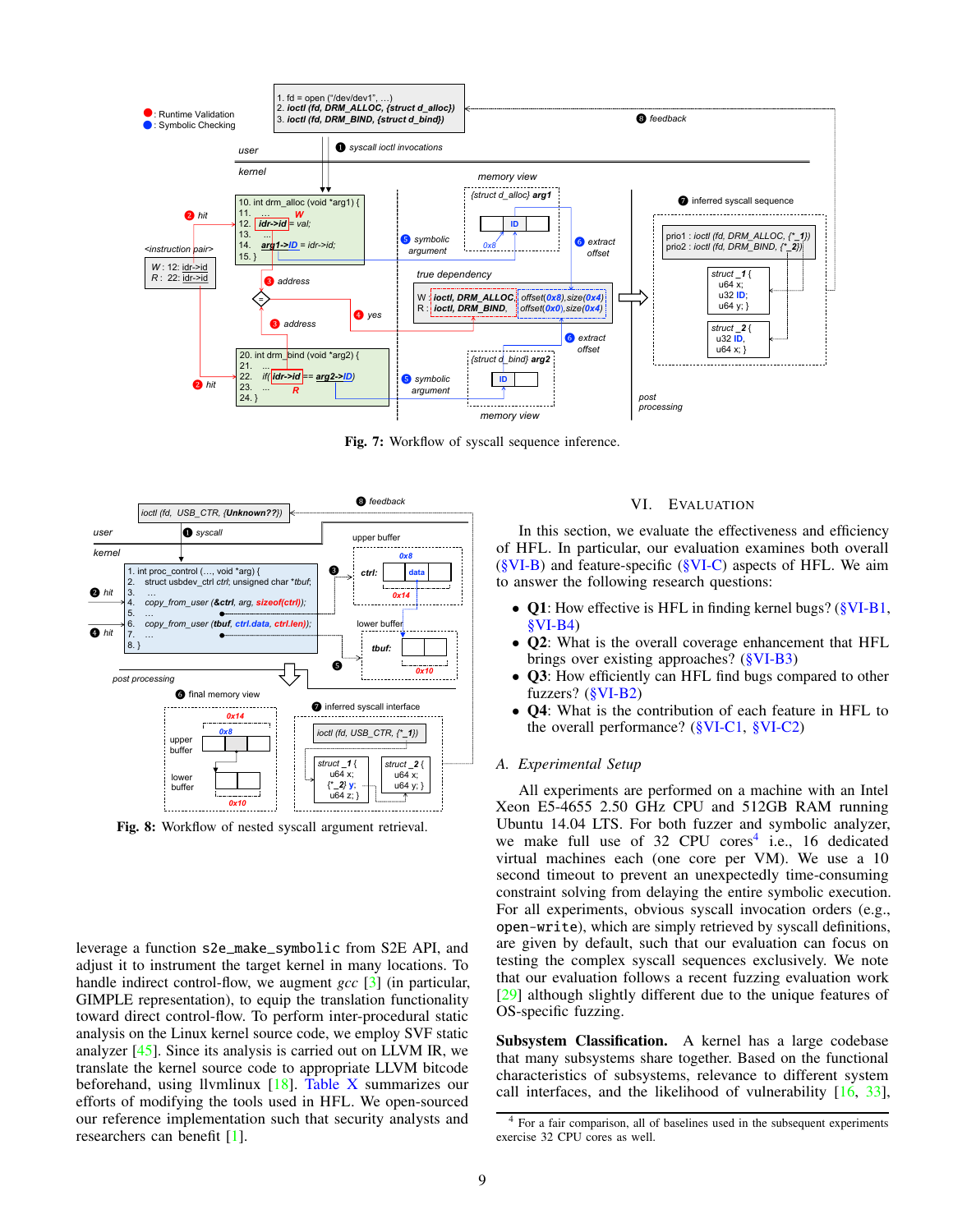<span id="page-9-4"></span>

| Category       | # Internal-type | <b>Syscalls</b> used                                                                               |
|----------------|-----------------|----------------------------------------------------------------------------------------------------|
| Device drivers | 32              | open, joctl, write, read                                                                           |
| Network        | 20              | socket, accept, bind, listen, joctl, getsockopt,<br>setsockopt, sendto, recvfrom, sendmsg, recvmsg |
| File system    |                 | open, read, joctl, write, lseek                                                                    |

TABLE II: Classification of subsystem for the experiment.

we classify the subsystems into three categories: *network*, *file system* and *device drivers*. Within each category, we examine a variety of implementations that handle important kernel features, chosen based on their availability and sustainability through different kernel versions. In order to find the system call interfaces used by the subsystems, we leverage the registered virtual file operations in the implementation code and identify the related system calls. [Table II](#page-9-4) summarizes the result of the classification.

#### <span id="page-9-0"></span>*B. Overall Effectiveness*

<span id="page-9-1"></span>*1) Vulnerabilities:* Upon our implementation and test environment, we apply HFL to test several Linux kernels which were the latest at the time of the experiment. To detect vulnerabilities, we leverage known kernel-specific sanitizers<sup>[5](#page-9-5)</sup>. Once configured, we run HFL and detect crashes being triggered. [Table III](#page-10-1) shows the result of crash detection. In total, HFL found 51 vulnerabilities. We manually analyzed and figured out the root causes, distinguishing new vulnerabilities. In summary, *24 vulnerabilities turned out to be previously unknown*. We reported all the newly found vulnerabilities out of them, 17 were confirmed (four of them are already patched by the respected kernel developers).

As shown in the table, of the unique crashes, many were triggered while fuzzing on, in particular, the kernel drivers. This is because, as we will describe in  $\frac{\text{SVI-B3}}{\text{SVI}}$ , the most coverage improvement lies in the device driver code, hence there exist more opportunities to discover crashes in this category. According to the crash type, most of them were caused by both *integer overflow* and *memory access violation*, followed by *uninitialized variable access*, etc. These reported crashes have security impacts, which can be abused to launch either Denialof-Service(DoS) or arbitrary code execution attacks, negatively impacting the security of an entire operating system. Note that roughly half of the crashes were detected even in the stable version of the Linux kernels, rather than (unstable) release candidate (rc). Further, some of the crashes were discovered in the core part of the Linux kernel, such as *memory allocation* and *timer system*, impacting the entire kernel operations. It is worth noting that Linux kernel has become more mature over decades and has been exhaustively tested by tons of machines with high-performance computing capacity [\[46\]](#page-15-0). Nonetheless, we believe HFL showed the notable performance, in terms of bug finding capability.

<span id="page-9-3"></span>*2) Efficiency:* Besides the discovery of vulnerabilities, we emphasize the superiority of HFL in terms of bug-finding performance. To compare with HFL, we extra run a random syscall fuzzer (using Syzkaller) in the same experiment environment as in [§VI-B1.](#page-9-1) In such a limited experiment, we figured that both HFL and Syzkaller commonly discovered 13 known crashes

<span id="page-9-6"></span>

Fig. 9: Comparison of bug-finding time for 13 known crashes [\(Table IX\)](#page-16-1).

(listed in [Table IX\)](#page-16-1) that were all existing crashes and already reported (but not patched) by other developers or analyzers. To compare the performance, we measured the time elapsed at the moment of each crash discovery, and then learn how fast HFL discovered all these crashes. [Figure 9](#page-9-6) summarizes the result of the performance comparison. As seen, HFL detected all these vulnerabilities at the earlier time (around 15 hours) than that of Syzkaller (over 50 hours), which reflects HFL shows better capability in its bug-finding efficacy.

<span id="page-9-2"></span>*3) Overall Coverage:* The goal of HFL is to gain maximum code coverage by exploring as many execution paths as possible. To evaluate this, we count the number of unique code blocks that HFL has discovered throughout its entire process<sup>[6](#page-9-7)</sup>. To highlight better results of HFL, we compare with 5 popular kernel fuzzers i.e., baseline Syzkaller, S2E [\[15\]](#page-14-4), Moonshine [\[33\]](#page-15-15), kAFL  $[40]$  and TriforceAFL<sup>[7](#page-9-8)</sup> [\[22\]](#page-14-17). Since each of which has its own particular way to measure code coverage<sup>[8](#page-9-9)</sup>, we make all of them (including HFL) use the same coverage measurement, KCOV [\[4\]](#page-14-18), for a fair comparison. For techniques that are not designed for directly testing various system calls, e.g., S2E and kAFL, we modified their frameworks to better handle such cases in our experimental environments for a fair evaluation. In the case that seed values are provided by default, we respect them to use in the test; otherwise we used a randomly generated one.

We then conduct experiments, taking a coverage measurement, for 50 hours 3 times. The result is summarized in [Figure 10.](#page-11-2) In comparison, HFL not only reaches the peak point faster, but explores more code blocks for all the categories. For device drivers, in particular, the coverage difference between HFL and other techniques is huge over the other two. According to our analysis, it is mainly because of the frequent use of ioctl function, where its second argument cmd is hardly predictable and the third arg is typically unknown type featured with various-sized and multi-layered structure [\(III-D\)](#page-5-0). We observed that Moonshine showed the most similar performance in terms of the coverage compared to HFL. However, we notice that its performance benefits would not go beyond that of HFL, because it cannot handle hard-to-take branches, which are

<span id="page-9-5"></span> $<sup>5</sup>$  kasan [\[5\]](#page-14-14), kmsan [\[6\]](#page-14-15) and ubsan [\[7\]](#page-14-16)</sup>

<span id="page-9-7"></span><sup>6</sup>Although our decision of coverage measurement may miss some of unique paths, considering overhead of measurement, we believe it is in a practical and effective way.

<span id="page-9-9"></span><span id="page-9-8"></span> $7$ AFL-based [\[52\]](#page-15-1) Linux kernel fuzzer.

<sup>8</sup>HFL, Moonshine and Syzkaller exercise KCOV-based measurement whereas kAFL, S2E and TriforceAFL have measurement systems on their own [\[17,](#page-14-19) [22,](#page-14-17) [40\]](#page-15-12).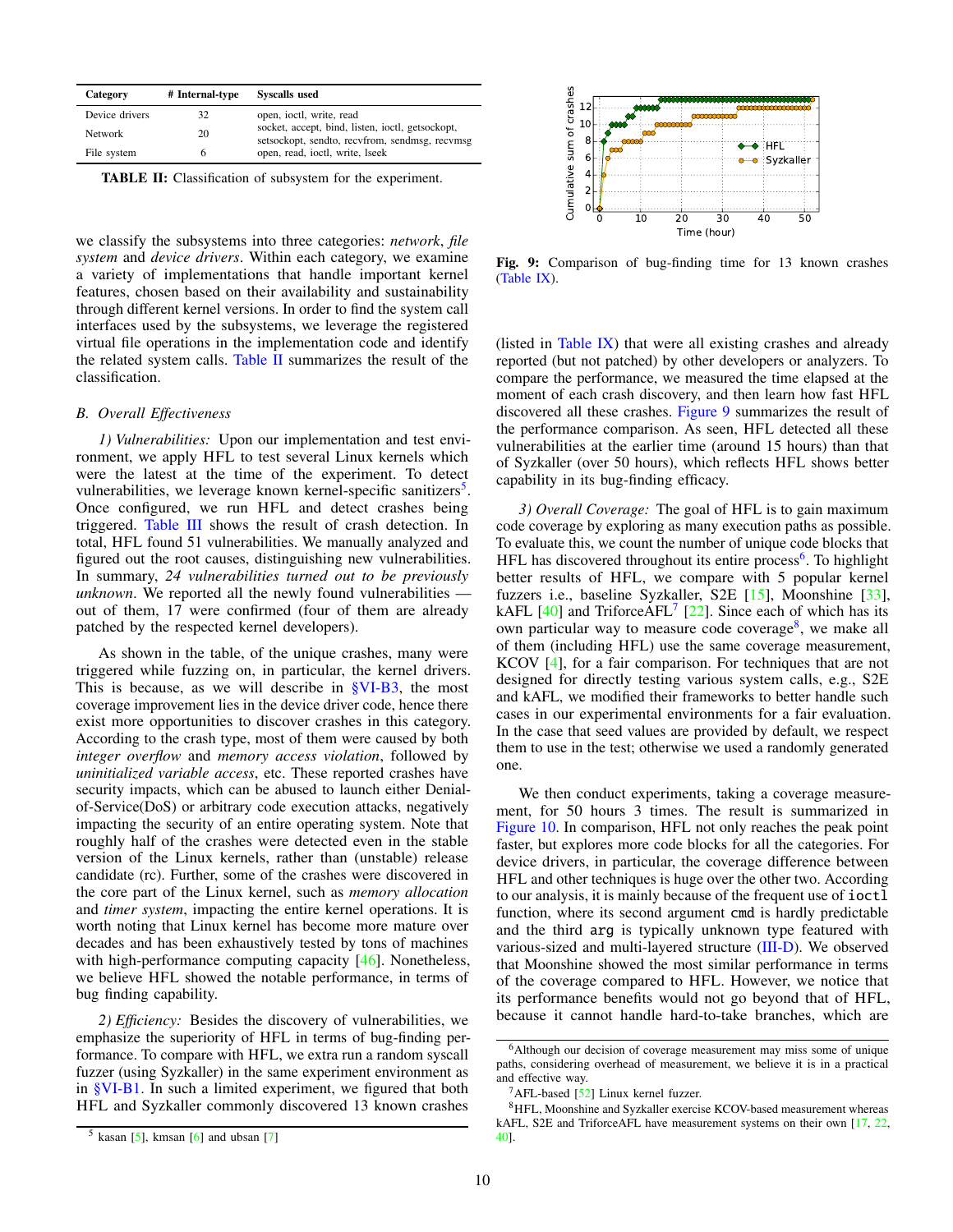<span id="page-10-1"></span>

| Crash type                    | <b>Description</b>                                   | Kernel         | Subsystem   | <b>Status</b> | Impact             |
|-------------------------------|------------------------------------------------------|----------------|-------------|---------------|--------------------|
| integer overflow              | undefined behaviour in mm/page_alloc.c               | $4.19$ - $rc8$ | memory      | patched       | likely exploitable |
| integer overflow              | undefined behaviour in net/can/bcm.c                 | 4.19.13        | network     | patched       | DoS                |
| integer overflow              | undefined behaviour in drivers/input/misc/uinput.c   | 4.19.13        | drivers     | patched       | <b>DoS</b>         |
| uninitialized variable access | undefined behaviour in fs/f2fs/extent cache.c        | 5.0.7          | file system | patched       | DoS                |
| memory access violation       | use-after-free Read in ata_scsi_mode_select_xlat     | 4.17.19        | drivers     | confirmed     | likely exploitable |
| memory access violation       | use-after-free Read in raw cmd done                  | $4.19$ -rc $2$ | drivers     | confirmed     | likely exploitable |
| memory access violation       | warning in pkt_setup_dev                             | $4.19$ -rc $2$ | drivers     | confirmed     | DoS                |
| uninitialized variable access | uninit-value in selinux_socket_bind                  | $4.19$ - $rc8$ | network     | confirmed     | likely exploitable |
| memory access violation       | undefined behaviour in drivers/block/floppy.c        | $4.19$ - $rc8$ | drivers     | confirmed     | likely exploitable |
| integer overflow              | undefined behaviour in drivers/net/ppp/ppp_generic.c | $4.19$ - $rc8$ | drivers     | confirmed     | DoS                |
| uninitialized variable access | uninit-value in selinux_socket_connect_helper        | $4.19$ - $rc8$ | network     | confirmed     | likely exploitable |
| integer overflow              | undefined behaviour in /include/linux/ktime.h        | 4.19.13        | timer       | confirmed     | Do <sub>S</sub>    |
| integer overflow              | undefined behaviour in drivers/input/mousedev.c      | 4.20.0         | drivers     | confirmed     | DoS                |
| integer overflow              | undefined behaviour in drivers/pps/pps.c             | 4.20.0         | drivers     | confirmed     | DoS                |
| memory access violation       | general protection fault in spk_ttyio_ldisc_close    | 4.20.0         | drivers     | confirmed     | likely exploitable |
| integer overflow              | undefined behaviour in net/ipv4/ip_output.c          | $5.0$ -rc $2$  | network     | confirmed     | DoS                |
| integer overflow              | undefined behaviour in drivers/scsi/sr ioctl.c       | $5.0$ -rc $2$  | drivers     | confirmed     | Do <sub>S</sub>    |
| memory access violation       | use-after-free Write in vgacon_scroll                | $4.17 - rc3$   | drivers     | reported      | likely exploitable |
| memory access violation       | use-after-free Write in do con write                 | $4.17$ -rc $3$ | drivers     | reported      | likely exploitable |
| task hang                     | task hung in drop_inmem_page                         | 4.17.19        | file system | reported      | DoS                |
| memory access violation       | null-ptr-deref Write in complete                     | 4.17.19        | drivers     | reported      | DoS                |
| integer overflow              | undefined behaviour in fs/xfs/xfs ioctl.c            | 4.19.19        | file system | reported      | DoS                |
| memory access violation       | undefined behaviour in fs/jfs/jfs_dmap.c             | 4.19.19        | file system | reported      | DoS                |
| task hang                     | task hung in reiserfs_sync_fs                        | 4.19.19        | file system | reported      | DoS                |

TABLE III: List of 24 previously unknown vulnerabilities in the Linux kernels discovered by HFL.

mostly covered by HFL's feature. Regarding S2E, it got stuck at an early stage as the number of symbolic states grows; thus much less code blocks were hit compared with HFL and the others. Both kAFL and TriforceAFL do not show impressive coverage results, because they neither resolve tight branch conditions nor consider OS-specific features stated in [§III.](#page-2-1) In summary, the overall coverage improvement of HFL over Moonshine and Syzkaller was around 15% and 26%, respectively. Compared to kAFL, S2E and TriforceAFL, we observed HFL's coverage improvement was more than four times.

In this regard, [Table IV](#page-10-2) highlights the percentage distribution of explored code blocks across the tested fuzzing schemes for the *overall* category at the termination of the 50-hour experiment. Note that unlike [Figure 10,](#page-11-2) this comparison is based on the line number  $\theta$  due to incomparable code block addresses (which rely on its own kernel build environment). Most of the blocks explored by Moonshine and Syzkaller fall into the ones discovered by HFL. In terms of the number of blocks uniquely identified by each fuzzer, HFL exhibits much better performance (18.1%) against all the others, as a result of our hybrid approach along with kernel-specific solutions. Furthermore, we compared the upper bound number of the coverage, i.e., taking the upper bound as the total (absolute) code blocks statically obtained from the target Linux kernel<sup>[10](#page-10-4)</sup>. With this maximum code block counts as the upper limit (100%) of the coverage, HFL has approximately explored 10.5% of the total coverage while exhibiting less percentages for the other baselines, shown in [Table V.](#page-10-5) We think this result is due to HFL's design choice, which only mutates entry points of system calls. We hope to improve the coverage by extending our mutation scope to the other kernel input space, other than system calls, though it is out of scope in this paper.

<span id="page-10-2"></span>

|                                                                                                                                                                                                                                                                        | Coverage                                                    |
|------------------------------------------------------------------------------------------------------------------------------------------------------------------------------------------------------------------------------------------------------------------------|-------------------------------------------------------------|
| ${H \cap M \cap S} - {K \cup T \cup E}$<br>$H - {M \cup S \cup K \cup T \cup E}$<br>${H \cap M} - {S \cup K \cup T \cup E}$<br>$\{H \cap M \cap S \cap K\} - \{T \cup E\}$<br>${H \cap S} - {M \cup S \cup T \cup E}$<br>${H \cap M \cap S \cap K \cap T} - E$<br>etc. | 38.6%<br>18.1%<br>12.1%<br>9.9%<br>$4.1\%$<br>3.8%<br>13.3% |
| Union of all                                                                                                                                                                                                                                                           | 100%                                                        |

<span id="page-10-5"></span>TABLE IV: Percentage distribution for the *overall* coverage result after running for 50 hours. 100 percent indicates the union of total code blocks found by all the baselines tested in the experiment. The notations H, M, S, K, T and E denote HFL, Moonshine, Syzkaller, kAFL, TriforceAFL and S2E, respectively.

|             | Coverage |
|-------------|----------|
| HFL         | 10.5%    |
| Moonshine   | 9.0%     |
| Syzkaller   | 7.9%     |
| $k$ AFL     | 1.9%     |
| TriforceAFL | $0.9\%$  |
| S2E         | 0.8%     |

TABLE V: Coverage percentage over the maximum (absolute) coverage. 100 percent coverage indicates the entire code blocks (statically identified in the target kernel binary) have been covered.

<span id="page-10-0"></span>*4) Case Study:* In this section, we demonstrate a selective crash example discovered by HFL, and describe how HFL is used to reveal such a crash during the experiment.

*page\_alloc*. Memory management is one of the key tasks of operating systems — through this subsystem, OS kernels govern the entire (physical and virtual) memory, and even the rest of subsystems rely on it for kernel memory allocation. In [Figure 11,](#page-11-3) we present a simplified code snippet leading to a

<span id="page-10-3"></span> $9^9$ addr21ine [\[2\]](#page-14-20) is used for translation.

<span id="page-10-4"></span><sup>10</sup>Code block extraction is based on KCOV-assisted instrumentation.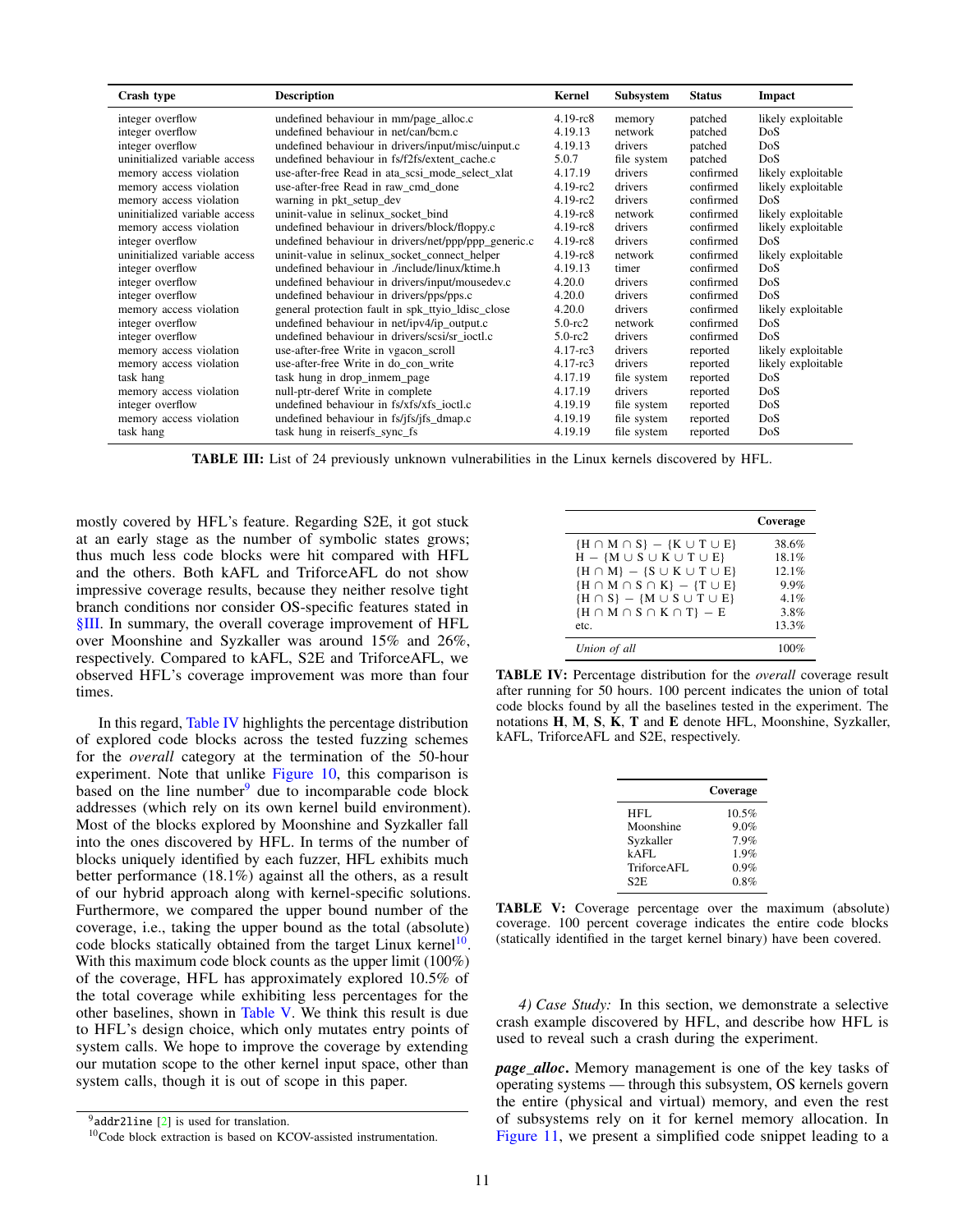<span id="page-11-2"></span>

Fig. 10: Coverage results during a 50-hours run. The line indicates averages while the shaded area represents 95% confidence intervals across three runs. The coverage improvement of HFL over Moonshine and Syzkaller is 15% and 26% (*overall*), respectively. Compared with the other three (kAFL, TriforceAFL and S2E), HFL shows more than 4 times of improvement.

crash in memory allocation procedure.

In the scenario, a user program opens a device file and conveys a message via syscall ioctl. Within the kernel, its corresponding implementation (i.e., fd\_ioctl) sends a request for kernel pages, to store user-supplied data to be transferred. We noticed here that although the amount of the kernel pages requested is fully determined by the syscall argument, no sanity check was deployed along this particular path (against such data flow from argument input). Therefore, via syscall argument, illegitimate user input can immediately affect kernel page allocation, eventually leading to fatal memory problems, such as *out of memory*.

In order to follow such a bug-triggering path, we need to organize syscall arguments in a careful manner. At first, the variable cmd (derived from the second argument of the syscall) should be equal to a particular value (line 16). HFL precisely reasons about it by evaluating the expression relevant to the symbolized cmd. Second, it should have prior knowledge of an internal structure (i.e., fd\_raw\_cmd) of the input stream param (the third argument) such that len can be fuzzed enough to cause overflow (line 23); otherwise this field may remain unfuzzed. HFL keeps track of such a structure and correctly guesses the size of input stream, thanks to our syscall argument interface retrieval. On the other hand, other state-of-the-arts [\[24,](#page-14-8) [33\]](#page-15-15) hardly reveal the vulnerability because they neither correctly resolve such a branch predicate nor infer its valid argument structure.

## <span id="page-11-1"></span>*C. Per-feature Effectiveness*

<span id="page-11-0"></span>*1) Per-feature Coverage:* Since HFL is characterized with multi-featured fuzzing scheme, we verify how much each HFL feature contributes to the overall coverage. In order to better highlight, we conduct an extra experiment based on selective three test cases (i.e.,  $ext{ext}4$ ,  $rds^{\hat{1}1}$  and  $ppp^{12}$  $ppp^{12}$  $ppp^{12}$ ), where each requires distinct HFL features to achieve the most performance improvement [\(Table VI\)](#page-12-1). Considering the saturation points learned in our study, the experiment last up to 3 hours, we measure explored execution blocks afterward. To compare the result, we leverage existing pre-defined syscall templates (or

#### <span id="page-11-3"></span>// user-supplied input format through ioctl function struct fd\_raw\_cmd {

```
3 \cdot \cdot \cdotvoid __user *data;
       char *krn data:
       struct fd_raw_cmd *next;<br>long len: // used for
                    // used for huge kernel memory request
8 };
 9
10 int fd_ioctl(struct block_device *bdev, fmode_t mode,
11 int cmd, long param)
\frac{12}{13}struct fd_raw_cmd *ptr;
\frac{14}{15}15 switch (cmd) {<br>16 case FDRAWCMD:
                          // tight branch condition
17 {
18 ptr = kmalloc(sizeof(struct fd_raw_cmd), GFP_KERNEL);
19 ret = copy_from_user(ptr, param, sizeof(*ptr));
20 ...
21 // BUG!! A large value of "ptr->len" can cause
22 // out of memory in the following function<br>23 ptr->krn_data = (char *)fd_dma_mem_alloc(ption
          ptr->krn_data = (char *')fd\_dma\_mem\_alloc(ptr->len);
24 ...
25 }
```
Fig. 11: Code snippet leading to a crash in kernel memory allocation

rules) that are written by labor-intensive manual analysis [\[46\]](#page-15-0). Under the assumption that those template rules are well-crafted so as to cover all of the HFL's features, we serve it as the upper bound for this limited study despite its inherent scalability limitation.

The experiment result is presented in [Figure 12.](#page-12-2) Note that, in the figure, we represent both features, syscall sequence inference and argument interfaces retrieval, in a single line (F-C) because they are correlated i.e., depend on each other on their execution path. As expected, HFL equipped with all the features (HL) exhibits the high coverage improvement over the others, and its result is even close to that of the template-based case (100%). Interestingly, for the two cases (i.e., ext4 and rds), we noticed ours even outperforms the template results (i.e., over 100%). According to our analysis, this is because their manual rules are either still in progress or not well-crafted enough. This apparently tells, unlike automatic and accurate nature of HFL, writing manual rules by human-effort is subject to error-prone as well as time-consuming task. Another notable observation is that the hybrid feature (F-H) makes a significant contribution to the overall coverage enhancement although other features

<span id="page-11-5"></span><span id="page-11-4"></span><sup>&</sup>lt;sup>11</sup>Reliable Datagram Sockets (RDS).

<sup>&</sup>lt;sup>12</sup>Point-to-Point Protocol (PPP). In this paper, PPP is considered as one of devices because it is accessed through a device file "/dev/ppp".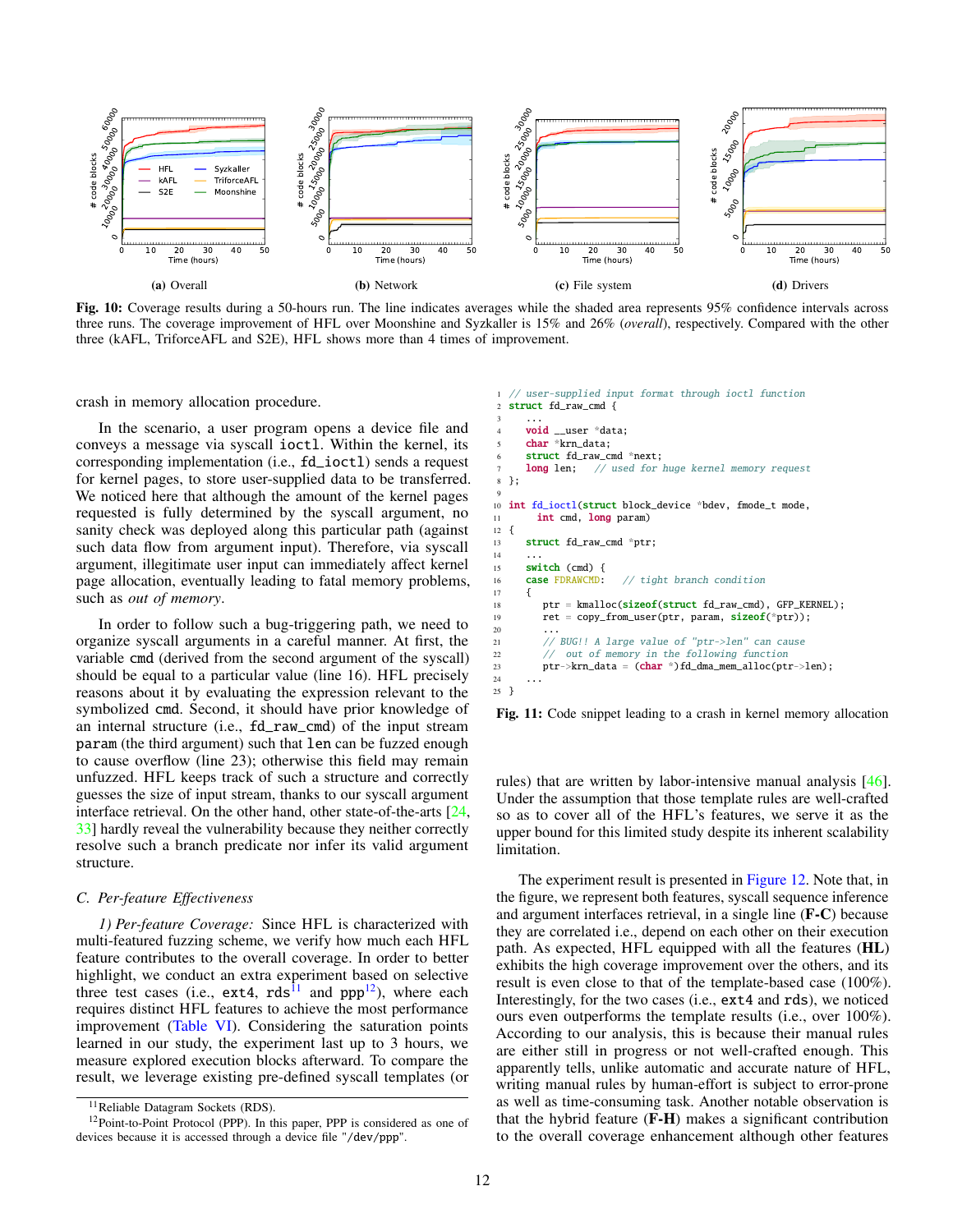<span id="page-12-1"></span>

| <b>Testcase</b>           | Category                                 | F-H | F-I | F-C |
|---------------------------|------------------------------------------|-----|-----|-----|
| ppp<br>$ext{ex}t4$<br>rds | Drivers<br>File system<br><b>Network</b> |     |     |     |

TABLE VI: HFL's feature requirements for improving coverages with respect to selective 3 test cases. F-H and F-I denote the features of hybrid-approach and handling indirect control-flow, respectively. F-C represents a combined feature of both syscall sequence inference and argument interface retrieval.

<span id="page-12-2"></span>

Fig. 12: Feature-specific coverage result for 3 test cases. F-N is a baseline fuzzer (absence of HFL features) while HL indicates HFL equipped with all of the features. For each test case, an appropriate system call rule is used for its upper limit (100%).

are still in demand. The reason is that on their execution path, other features heavily depend on the hybrid feature though hybrid feature alone barely reaches the maximum coverage. In other words, certain code blocks to be addressed by other features only appear when a strict branch condition, lying on the path at an earlier stage, is resolved by the hybrid feature.

In summary, we emphasize that all of HFL's features, rather than exclusively applying separate feature, are essential for accomplishing the maximum coverage. In addition, full featured HFL presents outstanding coverage improvement (even better than loosely written syscall templates) without ongoing manual efforts.

<span id="page-12-0"></span>*2) Per-feature Case Studies:* In this section, using concrete examples found during the per-feature experiment above, we demonstrate and highlight the superiority of HFL in detail, compared with exiting kernel fuzzing schemes.

[Figure 13](#page-12-3) presents a piece of code in RDS network, where a control-flow transfer through function pointer table (line 11) is a practical obstacle against high execution coverage. As mentioned, random fuzz testing does not work well against such an indirect control transfer pattern. Observe that an extra operation on a variable flowing towards the array index (i.e., optname - RDS\_INFO\_FIRST) makes the fuzzer more difficult to hit all underlying function blocks. On the other hand, through the control-flow conversion, HFL correctly guesses and takes all elements of the array rds\_info\_funcs, thereby exploring underlying functions behind them.

In [Figure 14,](#page-12-4) we showcase a simplified code, in which a calling sequence between two different ppp ioctls (PPPNEWUNIT and PPPCONNECT) is a prerequisite to operate correctly, leading to promoting coverage performance. Since IMF [\[33\]](#page-15-15) relies on execution logs, such an internal dependency in the kernel

#### <span id="page-12-3"></span>1 #define RDS\_INFO\_FIRST 10000

```
2
3 typedef void (*rds_info_func)(struct socket *sock, int len,
      struct rds_info_iterator *iter, struct rds_info_lengths *lens);
 5
6 rds info func rds info funcs[RDS_INFO_LAST - RDS_INFO_FIRST +11;
 7
8 int rds_info_getsockopt(struct socket *sock, int optname,
9 char __user *optval, int __user *optlen)
10 {
11 func = rds_info_funcs[optname - RDS_INFO_FIRST];
12<br>13func(sock, len, &iter, &lens);
14
15 }
```
Fig. 13: An indirect control-flow in RDS network.

```
long ppp_ioctl(struct file *file, int cmd, long arg) {
 2 ...
       switch (cmd) {
       // 1. write dependency
       5 // [syscall]: ioctl(fd, PPPIOCNEWUNIT, {VAL}<-unit)
       6 // [NOTE]: VAL is written to untyped syscall argument
       case PPPNEWUNIT:
           // allocate an VAL to unit
           9 err = ppp_create_interface(net, file, &unit);
10 if (err < 0)<br>11 break:
               break:
12 // write the VAL toward userspace
13 if (put_user(unit, arg))
14 break;
15 \quad . . .16 // 2. read dependency
17 // [syscall]: ioctl(fd, PPPIOCCONNECT, {VAL}->unit)
       18 // [NOTE]: VAL is read from untyped syscall argument
19 case PPPCONNECT:<br>20 // read VAL f
20 // read VAL from userspace<br>21 if (get user(unit. arg))
           if (get_user(unit, arg))
22 break;<br>23 ppp = ppp.
           ppp = ppp\_find\_unit(pn, unit); // check the VAL for dependency
24 // [FAIL]: return if (untyped) value dependency is violated
25 if (!ppp)
26 goto out;
28 \frac{1}{2} \frac{1}{2} \frac{1}{2} \frac{1}{2} \frac{1}{2} \frac{1}{2} \frac{1}{2} \frac{1}{2} \frac{1}{2} \frac{1}{2} \frac{1}{2} \frac{1}{2} \frac{1}{2} \frac{1}{2} \frac{1}{2} \frac{1}{2} \frac{1}{2} \frac{1}{2} \frac{1}{2} \frac{1}{2} \frac{1}{2} \frac{1}{2}30 }
```
Fig. 14: A piece of code involving a calling dependency across PPP ioctls.

is untraceable. Further, the corresponding argument types are too implicit to figure out in user domain. Moonshine [\[33\]](#page-15-15) is capable of learning this dependency of the kernel object (i.e., unit) through offline static analysis on the kernel. Unlike HFL, however, it still suffers because they overlook the value flow caused by the dependency, going to/coming from syscall arguments (line 13 and 21). As a result, the execution likely terminates at line 25 due to inconsistent value (i.e., VAL) between the two ioctl's arguments.

A code snippet in [Figure 15](#page-13-0) assumes that a syscall argument arg is structured in a nested format whose size is determined by data.len at runtime. To reach the deepest code path, HFL identifies such a nested format by observing the function invocation at line 11 and 15, and successfully constructs the required structure with a valid size. Although DIFUZE [\[16\]](#page-14-7) attempts to retrieve such nested structure using static type inference, it eventually fails as the type of the pointer member remains unknown at static time (line 2).

27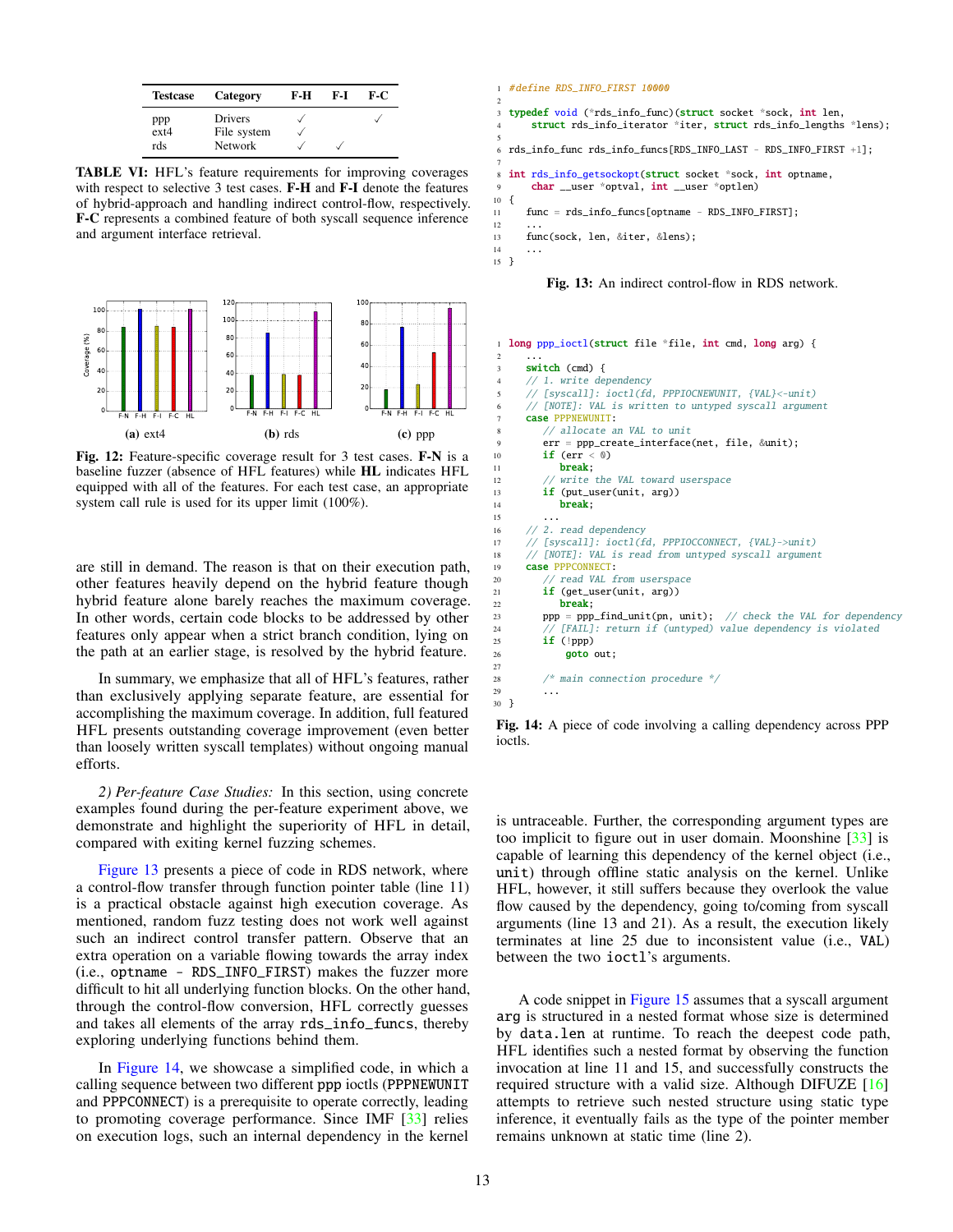```
1 struct ppp_option_data {
2 __u8 __user *ptr; // unknown typed inner buffer
3 __u32 len;
4 int transmit;
5 };
6 int ppp_set_compress(struct ppp *ppp, unsigned long arg)
7 {
8 struct ppp_option_data data;
\mathbf{o}10 // inferred buffer layout: {..|..|..}
11 if (copy_from_user(&data, (void __user *)arg, sizeof(data)))
12 goto out;
13 ...
14 // inferred buffer layout: {..|..|ptr} --> {...}
15 if (copy_from_user(ccp_opt, (void __user *)data.ptr, data.len))
16 goto out;
17 ...
18 }
```


#### VII. RELATED WORK

Traditional Kernel Fuzzing. For software testing, numerous research projects have been working on random fuzz testing due to its efficiency and effectiveness [\[22,](#page-14-17) [26,](#page-14-6) [36,](#page-15-3) [38,](#page-15-4) [44,](#page-15-8) [52\]](#page-15-1). Trinity [\[27\]](#page-14-21) and Syzkaller [\[46\]](#page-15-0) are popular coverage-guided system call fuzzers, targeting the Linux kernel. A recent kernel fuzzer, IMF [\[24\]](#page-14-8) aims to infer kernel system states by keeping track of system call traces along with type information. Such syscall trace-based inference has limitations in understanding the true dependencies inside the kernel. Taking one step further, Moonshine [\[33\]](#page-15-15) is particularly focusing on retrieving internal kernel dependencies through static analysis. However, such statically collected traces suffer from false-positive issues, so it is difficult to reason about internal system dependencies correctly. Compared to these, HFL is able to distinguish true dependencies through the validation during the kernel execution. DIFUZE [\[16\]](#page-14-7) employs static analysis to effectively fuzz device drivers in the Android kernel. Although it is effective in a specific domain, it is unable to be applied to dynamically loaded modules and challenging to generalize. kAFL [\[40\]](#page-15-12) aims to support a fuzzing framework targeting various (including closed-source) kernels, particularly supporting a hardwareassisted code coverage measurement. HFL, on the other hand, neither relies on imprecise static analysis results nor requires the hardware support. Periscope [\[43\]](#page-15-13) devises a device driver fuzzer that is not related to system calls, but mutating input space over I/O bus. Razzer [\[26\]](#page-14-6) designs a combination scheme of static and dynamic testing to effectively reach the points where race bugs potentially occurs, then verifying true bugs. Unlike HFL, however, those are difficult to be generalized due to manual efforts for source code modification or limited scope of analysis.

Symbolic Testing. There also have been a large body of researches on symbolic execution [\[8,](#page-14-22) [11,](#page-14-3) [12,](#page-14-23) [14,](#page-14-24) [15,](#page-14-4) [20,](#page-14-25) [23,](#page-14-26) [37,](#page-15-5) [41,](#page-15-19) [42\]](#page-15-20). In particular, most of which try to overcome its known weakness, *state explosion*. CAB-Fuzz [\[28\]](#page-14-5) is designed to use per-function concolic execution and edge case priority to make it scalable. Similarly, UC-KLEE [\[37\]](#page-15-5) performs symbolic execution on individual functions rather than program entry points, and filters out falsely catched crashes in a certain manner. However, their effort to recover pre-context using real app execution is limited to certain cases, and difficult to be generalized whereas performing post-process validation seems

to work fine, but still yields false results.

Hybrid Fuzzing. Given their properties of fuzzing and symbolic testing, some of research have studied to benefit from both of them [\[32,](#page-15-6) [34,](#page-15-7) [44,](#page-15-8) [51,](#page-15-9) [53\]](#page-15-10). The early work of which [\[32,](#page-15-6) [34,](#page-15-7) [44\]](#page-15-8) introduces and demonstrates such a powerful combination of the two schemes, highlighting its good performance in bug-finding and code coverage. More recent work places their focus on building more efficient hybrid fuzzing. In particular, they strive to maximize the performance of expensive symbolic engine [\[51\]](#page-15-9) or boost symbolic execution utilization by stoping it from being idle [\[53\]](#page-15-10). In fact, all of them share the same insight as HFL in terms of collaboration of random and symbolic testing. The key difference is such hybridbased work focuses only on application level testing, thus they cannot address kernel specific challenges, which completely hinder in-depth code block exploration in the kernel. With respect to exploring narrow-condition branches, laf-intel [\[25\]](#page-14-27) is yet another method to tackle them. Without the help of the symbolic checking, it is capable of satisfying such a branch condition by breaking it down into multiple smaller branches, each of which is relatively easy to explore. We believe laf-intel is complementary to HFL, as each can benefit another in terms of solving narrow-condition branches.

Static Analysis for OS Kernels. Static analysis techniques have been extensively used to discover various types of vulnerabilities in kernels [\[19,](#page-14-28) [31,](#page-15-21) [47,](#page-15-22) [48,](#page-15-23) [50\]](#page-15-24). Dr.Checker [\[31\]](#page-15-21) achieves soundy static analysis using the inter-procedural approach in a limited set of kernel drivers. K-miner [\[19\]](#page-14-28) partitions the entire Linux kernel based on system call entry points, and analyzes the partitioned components separately. By tracking the flow of the code, it detects vulnerabilities with multiple analysis passes. However, unlike HFL, such a partitioned analysis does not fully understand relationships between system calls, making global analysis difficult. Research work [\[47,](#page-15-22) [50\]](#page-15-24) statically analyze the code to find double-fetch bugs in the Linux kernel, whereas LRSan [\[48\]](#page-15-23) specifically checks security-sensitive variables that can be modified after the first security checking. Compared with HFL, all of these techniques suffer from false positives, which would require manual efforts to identify true positive ones.

## VIII. DISCUSSION AND LIMITATIONS

Kernel's Non-deterministic Behavior in Performing Symbolic Analysis. In our study, we observed non-deterministic program behaviors while performing symbolic analysis (see [§B\)](#page-16-2). This is in fact caused by instances of structs located in the kernel space, preventing the program path from reaching hard-constraint branch points (remaining unexplored). Since HFL is currently interested in fuzzing kernel space via syscall APIs, we are unable to dictate such kernel instances directly. Nonetheless, we expect to handle this as HFL proceeds to see them in continuing code explorations.

Commercial Off-the-shelf Kernels. A few components of HFL (e.g., kernel translation) are deployed during the compilation phase. For this reason, for now, HFL does not support source-free operating systems such as Windows. We believe this could be overcome by adopting a sort of runtime analysis technique (e.g., instrumentation) with extra efforts in the future.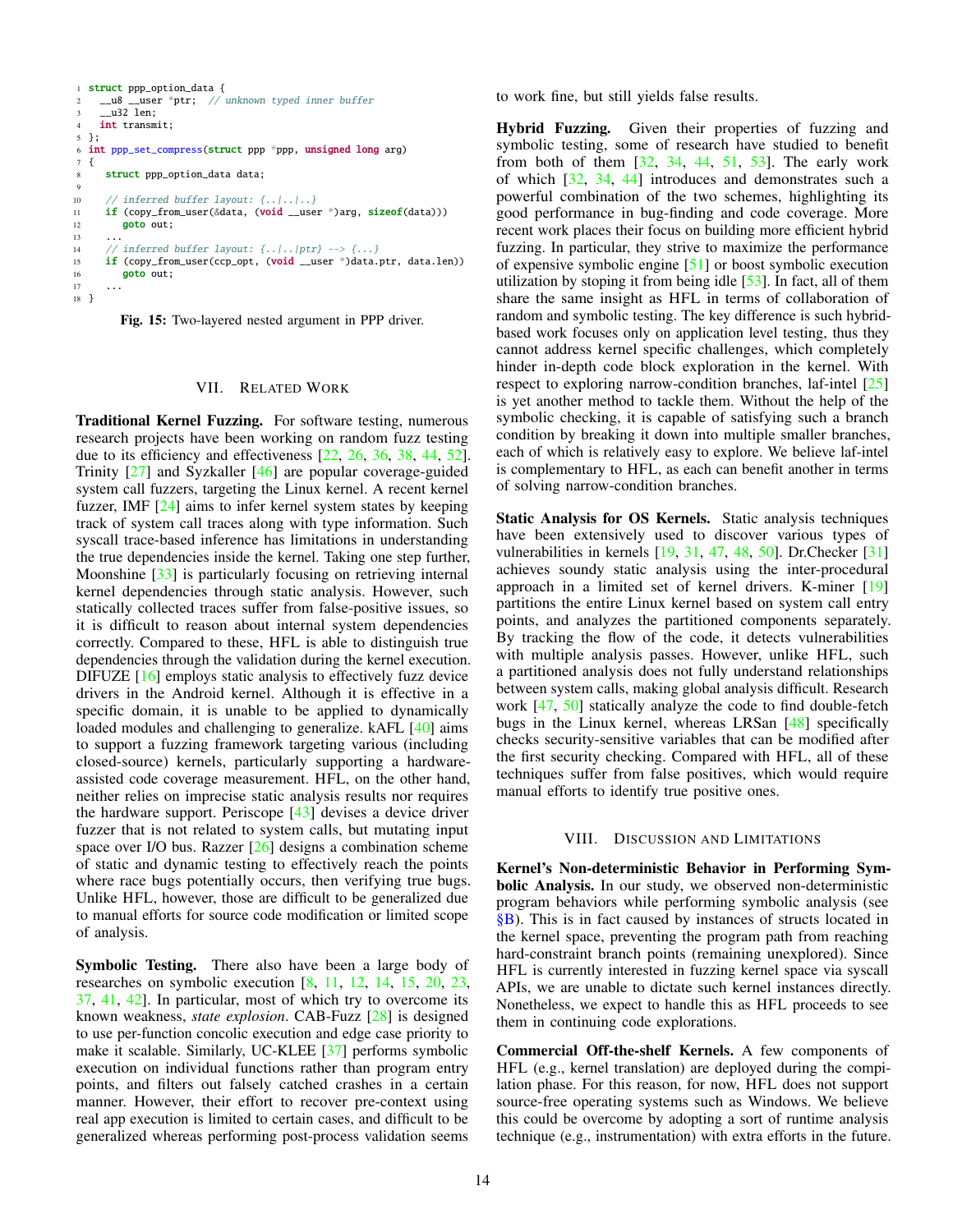# IX. CONCLUSION

This paper presents HFL, a hybrid fuzzer for testing kernels. We identified three key challenges that undermine the efficiency of both fuzzing and symbolic executor, and design HFL to resolve such challenges. As a result, HFL allows us to bring hybrid fuzzing into kernel space effectively and efficiently. Our evaluation result shows that HFL outperforms each of the approaches, represented by Moonshine, Syzkaller, TriforceAFL, etc, by achieving a higher coverage than them. More importantly, in testing recent Linux kernels with HFL, we found 24 previously unknown vulnerabilities and made/is making them fixed in future releases.

#### ACKNOWLEDGMENTS

We would like to thank the anonymous reviewers for insightful comments which significantly improved the final version of this paper. This work was partly supported by the National Research Foundation (NRF) of Korea grant funded by the Korea government(MSIT) (No. NRF 2019R1C1C1006095).

## **REFERENCES**

- <span id="page-14-12"></span>[1] Https://kiwi.cs.purdue.edu/hfl/.
- <span id="page-14-20"></span>[2] "addr2line," 2018, https://sourceware.org/binutils/docs/ binutils/addr2line.html.
- <span id="page-14-10"></span>[3] "Gcc," 2018, https://gcc.gnu.org.
- <span id="page-14-18"></span>[4] "Kcov," 2018, https://www.kernel.org/doc/html/v4.15/devtools/kcov.html.
- <span id="page-14-14"></span>[5] "Kernel address sanitizer," 2018, https://github.com/google/kasan/wiki.
- <span id="page-14-15"></span>[6] "Kernel memory sanitizer," 2018, https://github.com/google/kmsan.
- <span id="page-14-16"></span>[7] "Undefined behavior sanitizer," 2018, https://clang.llvm.org/docs/UndefinedBehaviorSanitizer.html.
- <span id="page-14-22"></span>[8] T. Avgerinos, A. Rebert, S. K. Cha, and D. Brumley, "Enhancing symbolic execution with veritesting," in *Proceedings of the 36th International Conference on Software Engineering (ICSE)*, Hyderabad, India, May–Jun. 2014.
- <span id="page-14-1"></span>[9] R. Baldoni, E. Coppa, D. C. D'elia, C. Demetrescu, and I. Finocchi, "A survey of symbolic execution techniques," *ACM Computing Surveys (CSUR)*, vol. 51, no. 3, p. 50, 2018.
- <span id="page-14-9"></span>[10] R. Baldoni, E. Coppa, D. C. DâĂŹelia, C. Demetrescu, and I. Finocchi, "A survey of symbolic execution techniques," *ACM Computing Surveys (CSUR)*, vol. 51, no. 3, pp. 1–39, 2018.
- <span id="page-14-3"></span>[11] C. Cadar, D. Dunbar, D. R. Engler *et al.*, "Klee: Unassisted and automatic generation of high-coverage tests for complex systems programs." in *Proceedings of the 8th USENIX Symposium on Operating Systems Design and Implementation (OSDI)*, San Diego, CA, Dec. 2008.
- <span id="page-14-23"></span>[12] C. Cadar, V. Ganesh, P. Pawlowski, D. Dill, and D. Engler, "Exe: A system for automatically generating inputs of death using symbolic execution," in *Proceedings of the 13th ACM Conference on Computer and Communications Security (CCS)*, Alexandria, VA, Oct.–Nov. 2006.
- <span id="page-14-2"></span>[13] C. Cadar and K. Sen, "Symbolic execution for software testing: three decades later," *Communications of the ACM*, vol. 56, no. 2, pp. 82–90, 2013.
- <span id="page-14-24"></span>[14] S. K. Cha, T. Avgerinos, A. Rebert, and D. Brumley, "Unleashing mayhem on binary code," in *Proceedings of the 33rd IEEE Symposium on Security and Privacy (Oakland)*, San Francisco, CA, May 2012.
- <span id="page-14-4"></span>[15] V. Chipounov, V. Kuznetsov, and G. Candea, "S2e: A platform for in-vivo multi-path analysis of software systems," *Acm Sigplan Notices*, vol. 46, no. 3, pp. 265– 278, 2011.
- <span id="page-14-7"></span>[16] J. Corina, A. Machiry, C. Salls, Y. Shoshitaishvili, S. Hao, C. Kruegel, and G. Vigna, "Difuze: Interface aware fuzzing for kernel drivers," in *Proceedings of the 24th ACM Conference on Computer and Communications Security (CCS)*, Dallas, TX, Oct.–Nov. 2017.
- <span id="page-14-19"></span>[17] EPFL, "S2e: The selective symbolic execution platform," 2018, bolic execution platform," http://s2e.systems/docs/Howtos/Coverage/index.html.
- <span id="page-14-11"></span>[18] L. Foundation, "llvmlinux," 2017, https://wiki.linuxfoundation.org/llvmlinux.
- <span id="page-14-28"></span>[19] D. Gens, S. Schmitt, L. Davi, and A.-R. Sadeghi, "Kminer: Uncovering memory corruption in linux," in *Proceedings of the 2018 Annual Network and Distributed System Security Symposium (NDSS)*, San Diego, CA, Feb. 2018.
- <span id="page-14-25"></span>[20] P. Godefroid, M. Y. Levin, and D. Molnar, "Sage: whitebox fuzzing for security testing," *Queue*, vol. 10, no. 1, p. 20, 2012.
- <span id="page-14-0"></span>[21] I. Google, "ClusterFuzz: All Your Bug Are Belong to Us," 2019, https://github.com/google/clusterfuzz.
- <span id="page-14-17"></span>[22] N. Group, "Triforce linux syscall fuzzer," 2016, https://github.com/nccgroup/ TriforceLinuxSyscallFuzzer.
- <span id="page-14-26"></span>[23] I. Haller, A. Slowinska, M. Neugschwandtner, and H. Bos, "Dowsing for overflows: A guided fuzzer to find buffer boundary violations." in *Proceedings of the 22th USENIX Security Symposium (Security)*, Washington, DC, Aug. 2013.
- <span id="page-14-8"></span>[24] H. Han and S. K. Cha, "Imf: Inferred model-based fuzzer," in *Proceedings of the 24th ACM Conference on Computer and Communications Security (CCS)*, Dallas, TX, Oct.– Nov. 2017.
- <span id="page-14-27"></span>[25] Intel, 2016, https://lafintel.wordpress.com/2016/08/15/ circumventing-fuzzing-roadblocks-with-compilertransformations/.
- <span id="page-14-6"></span>[26] D. R. Jeong, K. Kim, B. Shivakumar, B. Lee, and I. Shin, "Razzer: Finding kernel race bugs through fuzzing," in *Proceedings of the 38th IEEE Symposium on Security and Privacy (Oakland)*, San Francisco, CA, May 2019.
- <span id="page-14-21"></span>[27] D. Jones, "Trinity: Linux system call fuzzer," 2011, https://github.com/kernelslacker/trinity.
- <span id="page-14-5"></span>[28] S. Y. Kim, S. Lee, I. Yun, W. Xu, B. Lee, Y. Yun, and T. Kim, "Cab-fuzz: practical concolic testing techniques for cots operating systems," in *Proceedings of the 2017 USENIX Annual Technical Conference (ATC)*, Santa Clara, CA, Jul. 2017.
- <span id="page-14-13"></span>[29] G. Klees, A. Ruef, B. Cooper, S. Wei, and M. Hicks,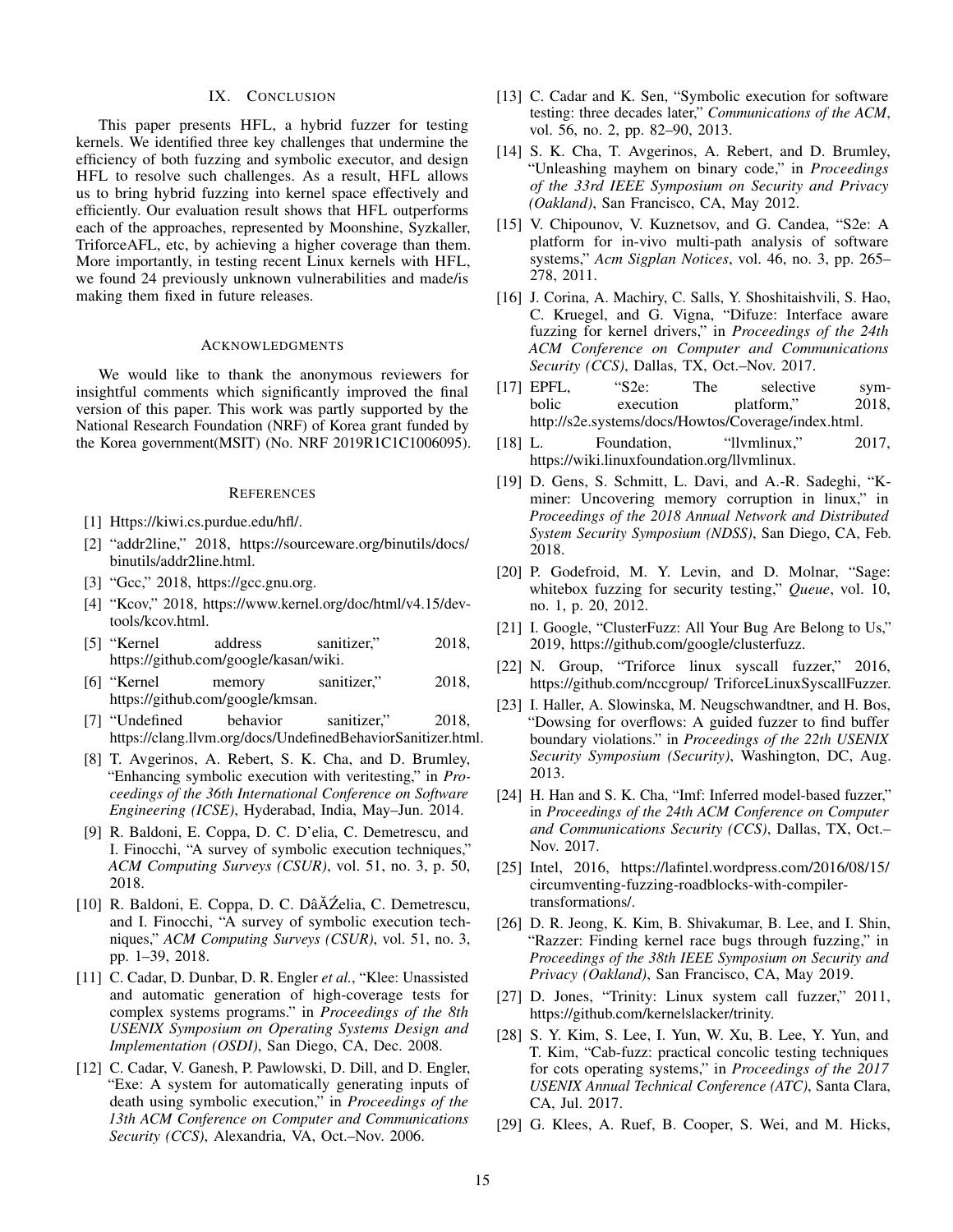"Evaluating fuzz testing," in *Proceedings of the 2018 ACM SIGSAC Conference on Computer and Communications Security*. ACM, 2018, pp. 2123–2138.

- <span id="page-15-2"></span>[30] Y. Li, B. Chen, M. Chandramohan, S.-W. Lin, Y. Liu, and A. Tiu, "Steelix: program-state based binary fuzzing," in *Proceedings of the 16th European Software Engineering Conference (ESEC) / 25th ACM SIGSOFT Symposium on the Foundations of Software Engineering (FSE)*, Paderborn, Germany, Sep. 2017.
- <span id="page-15-21"></span>[31] A. Machiry, C. Spensky, J. Corina, N. Stephens, C. Kruegel, and G. Vigna, "Dr.checker: A soundy analysis for linux kernel drivers," in *26th USENIX Security Symposium (USENIX Security 17)*, 2017, pp. 1007–1024.
- <span id="page-15-6"></span>[32] R. Majumdar and K. Sen, "Hybrid concolic testing," in *Proceedings of the 29th International Conference on Software Engineering (ICSE)*, Minneapolis, MN, May 2007.
- <span id="page-15-15"></span>[33] S. Pailoor, A. Aday, and S. Jana, "Moonshine: Optimizing os fuzzer seed selection with trace distillation," in *Proceedings of the 27th USENIX Security Symposium (Security)*, Baltimore, MD, USA, Aug. 2018.
- <span id="page-15-7"></span>[34] B. S. Pak, "Hybrid fuzz testing: Discovering software bugs via fuzzing and symbolic execution," *School of Computer Science Carnegie Mellon University*, 2012.
- <span id="page-15-11"></span>[35] J. Pan, G. Yan, and X. Fan, "Digtool: A virtualizationbased framework for detecting kernel vulnerabilities," in *26th USENIX Security Symposium (USENIX Security 17)*, 2017, pp. 149–165.
- <span id="page-15-3"></span>[36] H. Peng, Y. Shoshitaishvili, and M. Payer, "T-fuzz: fuzzing by program transformation." SP18.
- <span id="page-15-5"></span>[37] D. A. Ramos and D. R. Engler, "Under-constrained symbolic execution: Correctness checking for real code." in *Proceedings of the 24th USENIX Security Symposium (Security)*, Washington, DC, Aug. 2015.
- <span id="page-15-4"></span>[38] S. Rawat, V. Jain, A. Kumar, L. Cojocar, C. Giuffrida, and H. Bos, "Vuzzer: Application-aware evolutionary fuzzing," in *Proceedings of the 2017 Annual Network and Distributed System Security Symposium (NDSS)*, San Diego, CA, Feb.–Mar. 2017.
- <span id="page-15-16"></span>[39] Rode0day, "Archived Results: Final Scores for Rode0day-18.10," 2018, https://rode0day.mit.edu/results/4.
- <span id="page-15-12"></span>[40] S. Schumilo, C. Aschermann, R. Gawlik, S. Schinzel, and T. Holz, "kafl: Hardware-assisted feedback fuzzing for os kernels," in *Proceedings of the 26th USENIX Security Symposium (Security)*, Vancouver, BC, Canada, Aug. 2017.
- <span id="page-15-19"></span>[41] K. Sen, D. Marinov, and G. Agha, "Cute: a concolic unit testing engine for c," in *ACM SIGSOFT Software Engineering Notes*, vol. 30, no. 5. ACM, 2005, pp. 263–272.
- <span id="page-15-20"></span>[42] Y. Shoshitaishvili, C. Kruegel, G. Vigna, R. Wang, C. Salls, N. Stephens, M. Polino, A. Dutcher, J. Grosen, S. Feng *et al.*, "Sok:(state of) the art of war: Offensive techniques in binary analysis," in *Proceedings of the 37th IEEE Symposium on Security and Privacy (Oakland)*, San Jose, CA, May 2016.
- <span id="page-15-13"></span>[43] D. Song, F. Hetzelt, D. Das, C. Spensky, Y. Na, S. Volckaert, G. Vigna, C. Kruegel, J.-P. Seifert, and M. Franz,

"Periscope: An effective probing and fuzzing framework for the hardware-os boundary," in *Proceedings of the 2019 Annual Network and Distributed System Security Symposium (NDSS)*, San Diego, CA, Feb. 2019.

- <span id="page-15-8"></span>[44] N. Stephens, J. Grosen, C. Salls, A. Dutcher, R. Wang, J. Corbetta, Y. Shoshitaishvili, C. Kruegel, and G. Vigna, "Driller: Augmenting fuzzing through selective symbolic execution." in *Proceedings of the 2016 Annual Network and Distributed System Security Symposium (NDSS)*, San Diego, CA, Feb. 2016.
- <span id="page-15-18"></span>[45] Y. Sui and J. Xue, "Svf: interprocedural static value-flow analysis in llvm," in *Proceedings of the 25th International Conference on Compiler Construction*. ACM, 2016.
- <span id="page-15-0"></span>[46] D. Vyukov, "Syzkaller," 2015, https://github.com/google/syzkaller.
- <span id="page-15-22"></span>[47] P. Wang, J. Krinke, K. Lu, G. Li, and S. Dodier-Lazaro, "How double-fetch situations turn into doublefetch vulnerabilities: A study of double fetches in the linux kernel," in *26th* {*USENIX*} *Security Symposium (*{*USENIX*} *Security 17)*, 2017, pp. 1–16.
- <span id="page-15-23"></span>[48] W. Wang, K. Lu, and P.-C. Yew, "Check it again: Detecting lacking-recheck bugs in os kernels," in *Proceedings of the 2018 ACM SIGSAC Conference on Computer and Communications Security*. ACM, 2018, pp. 1899–1913.
- <span id="page-15-14"></span>[49] V. M. Weaver and D. Jones, "perf fuzzer: Targeted fuzzing of the perf event open () system call," Technical Report UMAINEVMW-TR-PERF-FUZZER, University of Maine, Tech. Rep., 2015.
- <span id="page-15-24"></span>[50] M. Xu, C. Qian, K. Lu, M. Backes, and T. Kim, "Precise and scalable detection of double-fetch bugs in os kernels," in *2018 IEEE Symposium on Security and Privacy (SP)*. IEEE, 2018, pp. 661–678.
- <span id="page-15-9"></span>[51] I. Yun, S. Lee, M. Xu, Y. Jang, and T. Kim, "Qsym: a practical concolic execution engine tailored for hybrid fuzzing," in *Proceedings of the 27th USENIX Security Symposium (Security)*, Baltimore, MD, USA, Aug. 2018.
- <span id="page-15-1"></span>[52] M. Zalewsk, "American fuzzy lop," 2014, http://lcamtuf.coredump.cx/afl.
- <span id="page-15-10"></span>[53] L. Zhao, Y. Duan, H. Yin, and J. Xuan, "Send hardest problems my way: Probabilistic path prioritization for hybrid fuzzing," in *Proceedings of the 2019 Annual Network and Distributed System Security Symposium (NDSS)*, San Diego, CA, Feb. 2019.
- <span id="page-15-17"></span>[54] Y. Zheng, A. Davanian, H. Yin, C. Song, H. Zhu, and L. Sun, "Firm-afl: High-throughput greybox fuzzing of iot firmware via augmented process emulation," in *28th USENIX Security Symposium (USENIX Security 19)*, 2019, pp. 1099–1114.

#### APPENDIX

#### *A. Static Dependency Analysis*

[Table VII](#page-16-3) presents the result of our static dependency analysis. From the technical perspective, our approach to static points-to analysis is brought from that of Razzer [\[26\]](#page-14-6). Specifically, we partition kernel source code according to subsystem classification, and then separately perform the analysis on each partition. Such a partitioning approach not